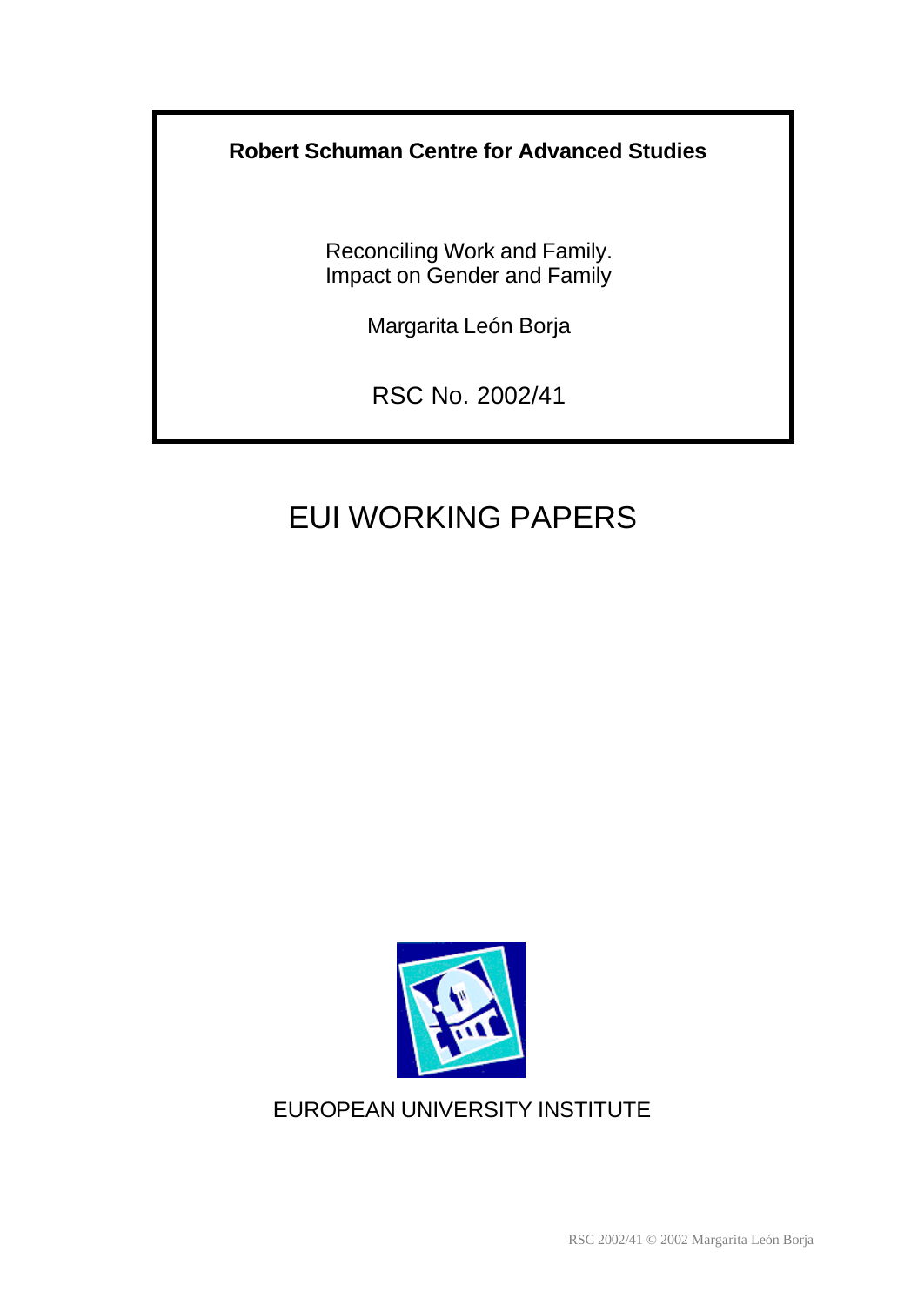All rights reserved. No part of this paper may be reproduced in any form without permission of the authors.

> © 2002 Margarita León Borja Printed in Italy in June 2002 European University Institute Badia Fiesolana I – 50016 San Domenico (FI) Italy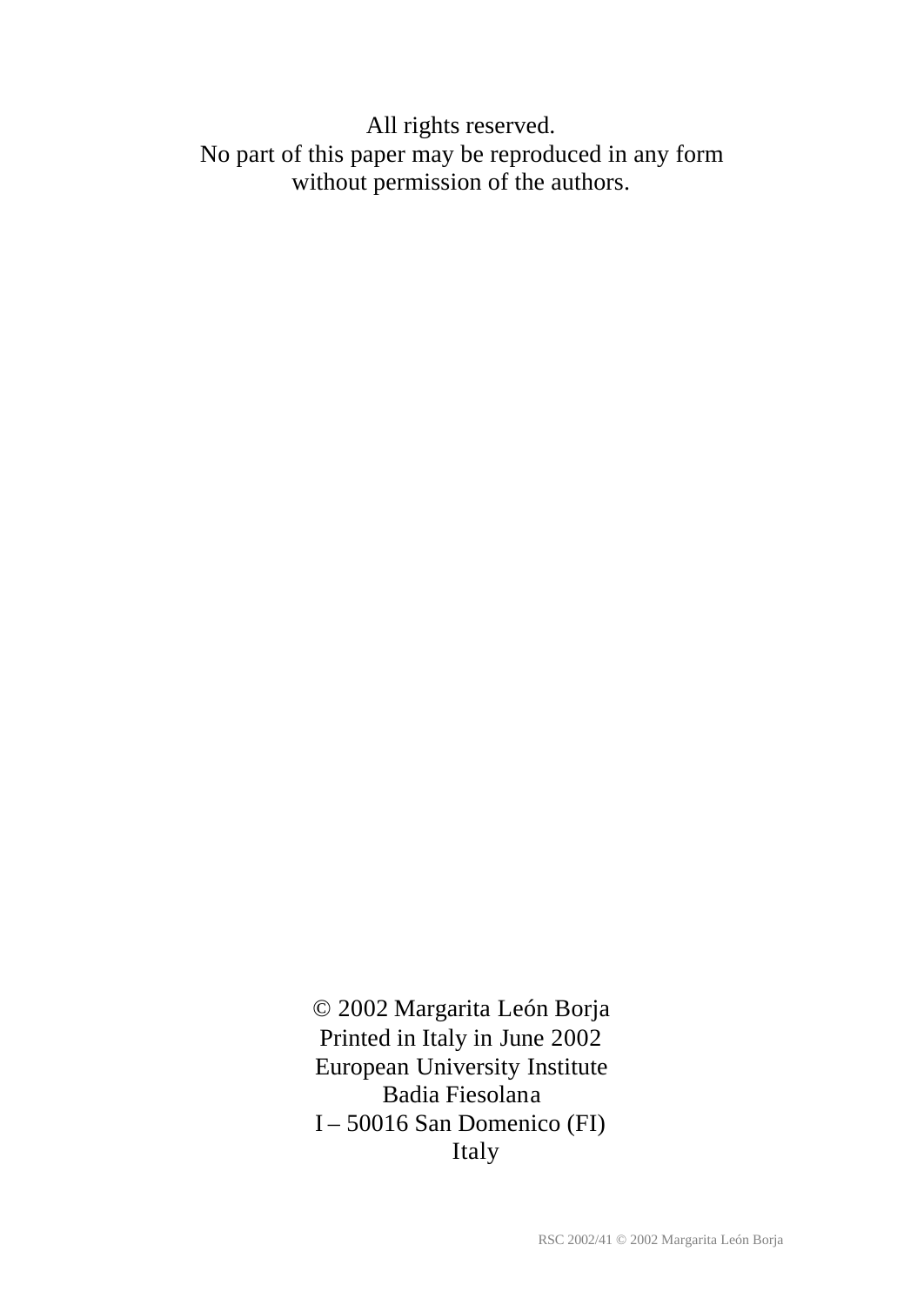#### **Gender Programme**

The Gender Studies Programme was established in the Robert Schuman Centre for Advanced Studies at the European University Institute in October 2000, building on more than a decade of work in this field at the Institute. The programme's general aims are to support and to help develop the scholarly work of research students, fellows, academic staff and visitors in the study of gender, and to stimulate interdisciplinary work across the departments of the EUI. The programme holds regular seminars and workshops organised around various themes. The main themes to date have included: Gender Studies – The State of the Art, Women in/and the Law, Welfare states and social policy, Feminist Economics, Masculinities, Migration, 'Race', and Identity. Subjects and themes vary over time depending on the interests of those involved in the Programme. In addition, The Ursula Hirschmann Annual Lecture Series on Gender and Europe seeks to promote and develop an understanding of how gender is linked with European issues, as well as an idea of Europe which recognises differences, amongst which gender. An EC-funded research project in the area of Gender and Migration is the primary focus of the research activities of the programme. The programme was directed by Professor Luisa Passerini from October 2000 to June 2002 and co-ordinated by Dawn Lyon. From July 2002 Professor Silvana Sciarra becomes Director of the Gender Studies Programme.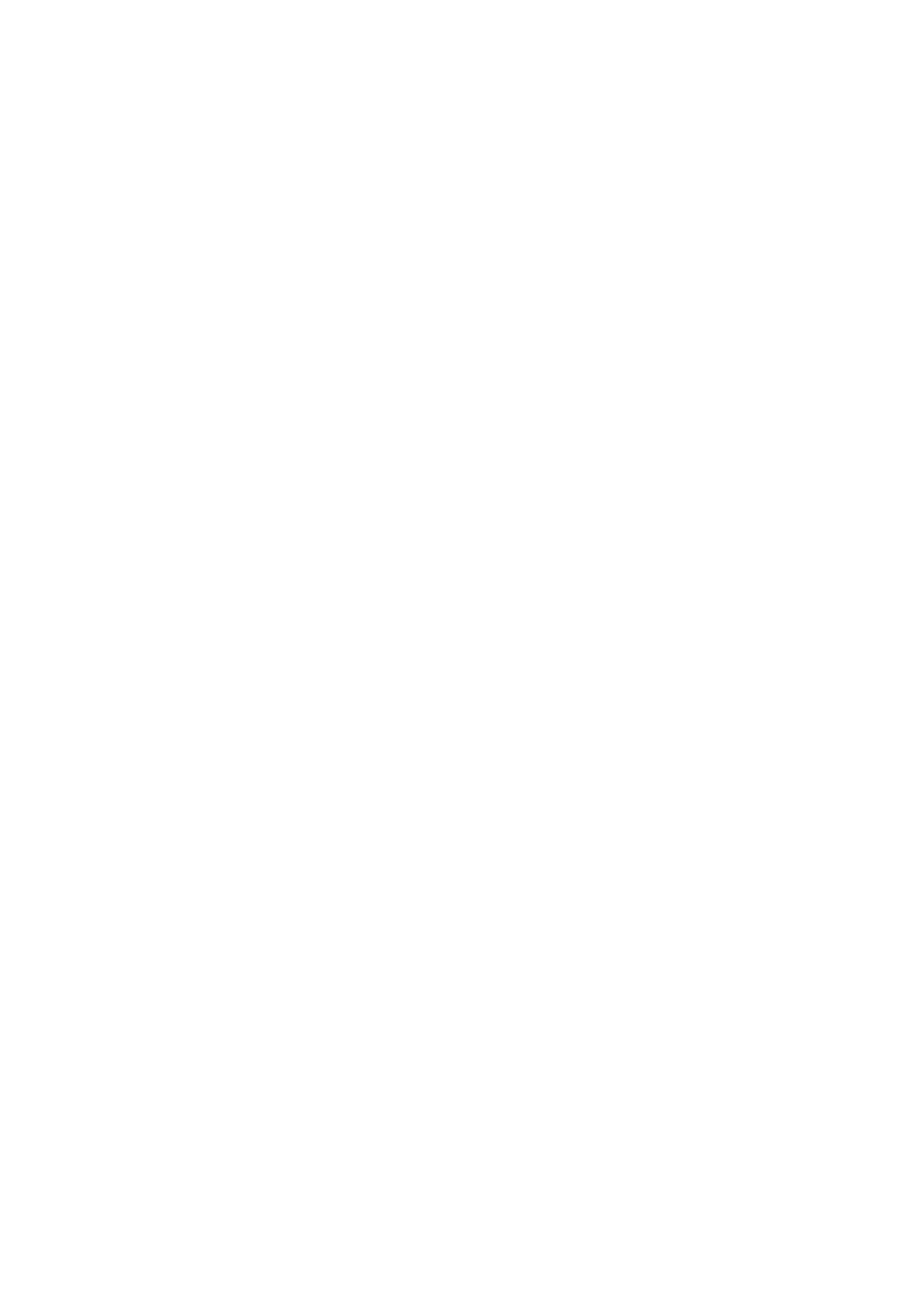## **ABSTRACT**

The aim of this paper is to evaluate the issue of reconciling working and family life in the context where important social and economic transformations have contributed to the growing significance of access to employment as a key welfare indicator. It critically assesses the convergence between feminist and mainstream literature regarding the importance attributed to female employment. The paper looks at the different institutional frameworks for the development of measures to reconcile work and family, focusing on patterns of divergence and divergence in the post-industrial economies. Finally, the paper also considers the implications of the new policy framework for substantive gender equality, outlining a number of issues to consider for further empirical research.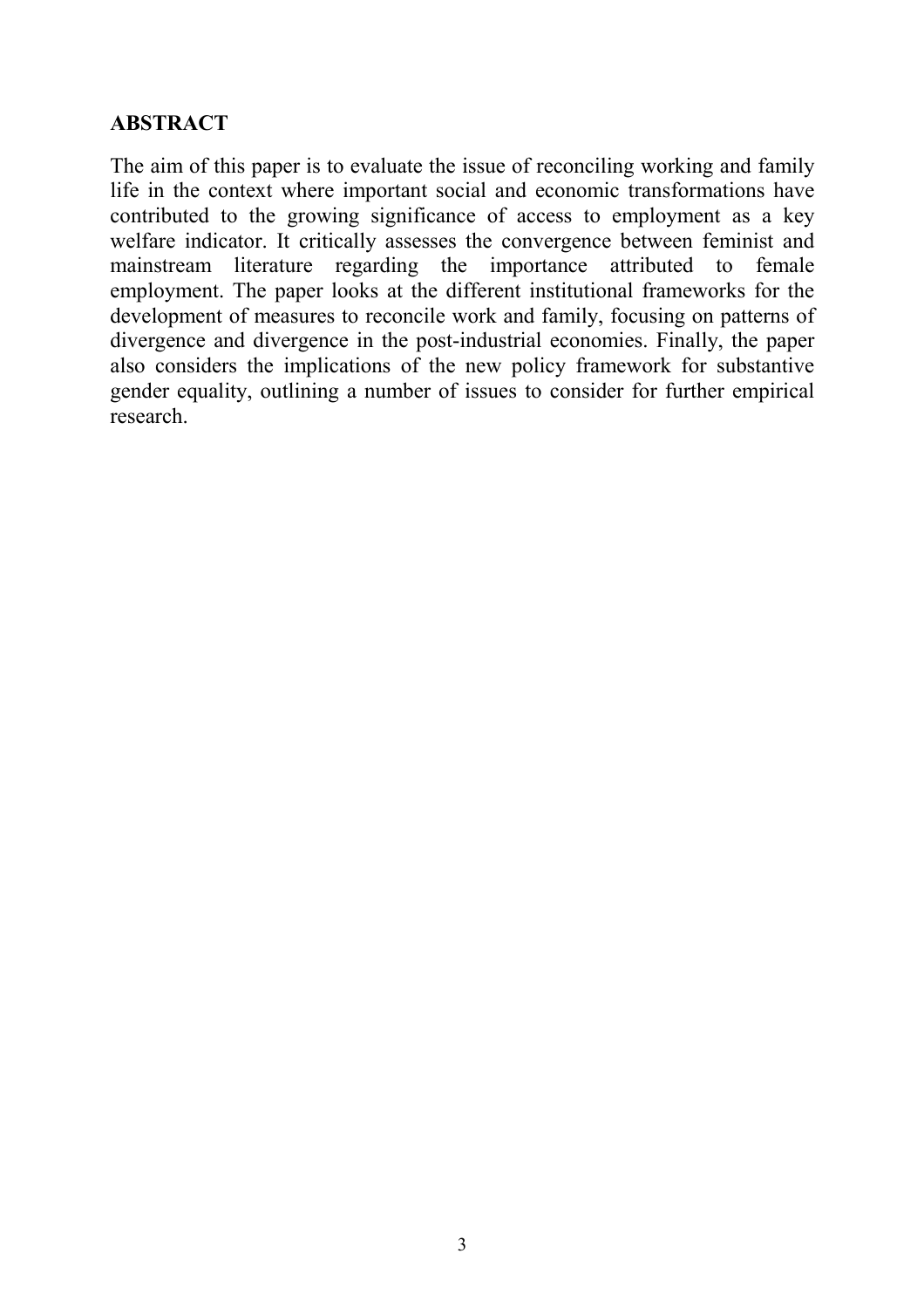#### **INTRODUCTION**

Much of contemporary sociological and policy research claims that the principles under which democratic welfare states were first created have been deeply transformed. Changes at the socio-economic, political and even cultural levels have introduced new types of risks and needs while transforming old ones. The processes of globalisation and economic internationalisation – which engender increased mobility of capital and labour, trends towards greater liberalisation, and the rise of new technologies- have supposedly affected national economies, while processes of supranational governance have shifted the political boundaries of decision-making and policy intervention.

In this context, the changing nature of work and the new gender balance are two of the most significant factors challenging the organisation of established welfare states. The foundation stone of the welfare state, that is, the strict gender division of labour between the public sphere of work and the private sphere of the family is no longer tenable. Both components of the division have changed profoundly. On the one hand, the "job for life" has been replaced by a more fragmented and diverse pattern of employment. On the other hand, the traditional image of the protective family has blurred both as a symbol of identity and as an effective institution of welfare provision. To be sure, this is not to argue that we are today witnessing a completely unprecedented phenomenon. Just as there is not strong evidence that the transformation effects of globalisation processes have so radically undermined the basis of politics in long-established social partnerships (see Goldthrope 2001), the erosion of traditional patterns of employment and family arrangements might be much more limited than is often presumed. In the industrialised world, the male breadwinner model has always varied widely both in cross-national comparisons and over time. Nevertheless, in many ways these long-established patterns are still in force. As Crouch (1999:67) points out, the "mid-century compromise", which established the segregation of genders between the private sphere of the family and the public sphere of work, is in many senses not transcended but reproduced at a different institutional location.

Nonetheless, the changes in the nature of employment and traditional family roles have been the driving force behind many of the revisions made at the policy level and at the level of political discourse. The direct policy implication of these changes has been the claim for a more employment-oriented and individualised organisation of welfare that supersedes previous modes of understanding social rights and obligations. According to recent EU reports<sup>1</sup>, this reorganisation, which acknowledges the need to find a balance between employment flexibility and employment security, requires the creation of more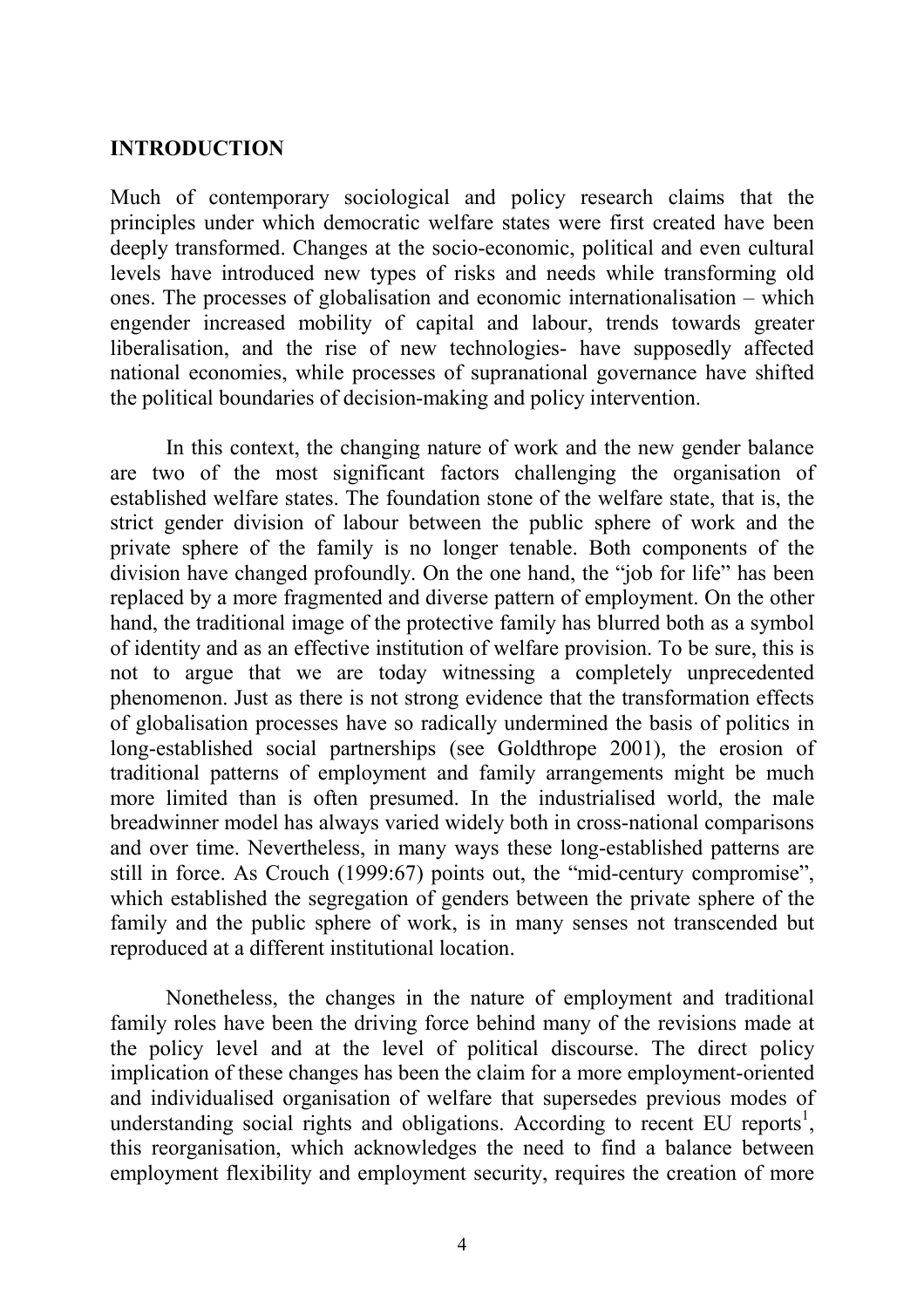active labour market policies and more opportunities for individuals to get into or go back to work. Measures that aim to reconcile working and family life are a fundamental component of policy reorientation.

However, the new conceptual framework for the above-mentioned transformations and policy responses has yet to be determined. How is work defined? How are the new forms of social integration articulated? What are the implications in terms of equality and equal opportunities? As I will argue, the current social organisation of work should not be articulated simply in terms of transfers between unpaid and paid work. Instead, it involves a much more profound debate that considers how the distribution of resources, provisions, and incentives are allocated among the state, market, and family, and on how they impact the personal arrangement of "productive" and "unproductive" time. Although the *issue* of women's independence and autonomy from the domestic sphere is relevant from the political, social and even economic points of view, the *solution* is not as straightforward as the increase in female employment rates and the implementation of policies to reconcile work and family might suggest. The concept of gender equality still needs closer scrutiny.

This paper will first evaluate the issue of reconciling work and family in the current context where fundamental transformations in the socio-economic environment and in the organisation of personal life have contributed to the growing significance of access to employment as a welfare indicator. It will then consider the implications of this new policy framework for substantive gender equality, outlining a number of issues to consider for further empirical research.

## **FROM DEPENDENCY TO AUTONOMY: A NEW ANALYTICAL FRAMEWORK FOR WELFARE STATE STUDIES**

The single most fundamental critique that feminist scholars have made against mainstream analyses of welfare states concerns the exclusive attention the analyses give to the market-state nexus, with no acknowledgement at all of the relevance of the family in shaping the inputs and outcomes of welfare programmes. The concept of de-commodification (Esping Andersen 1990), which has been one of the most successful indicators for measuring the quality of social rights, has proved highly problematic for women in two main respects. First of all, it measures the degree of independence from the labour market on the assumption that commodification (participation in the labour market) on a standard and full-time basis is the norm for all individuals. The category fails to acknowledge the extent to which women already operate in the "decommodified" domestic sphere, and the extent to which their involvement in that sphere makes possible the "commodification" of labour in the first place (Clarke and Cochrane 1993). Furthermore, the fundamental idea behind this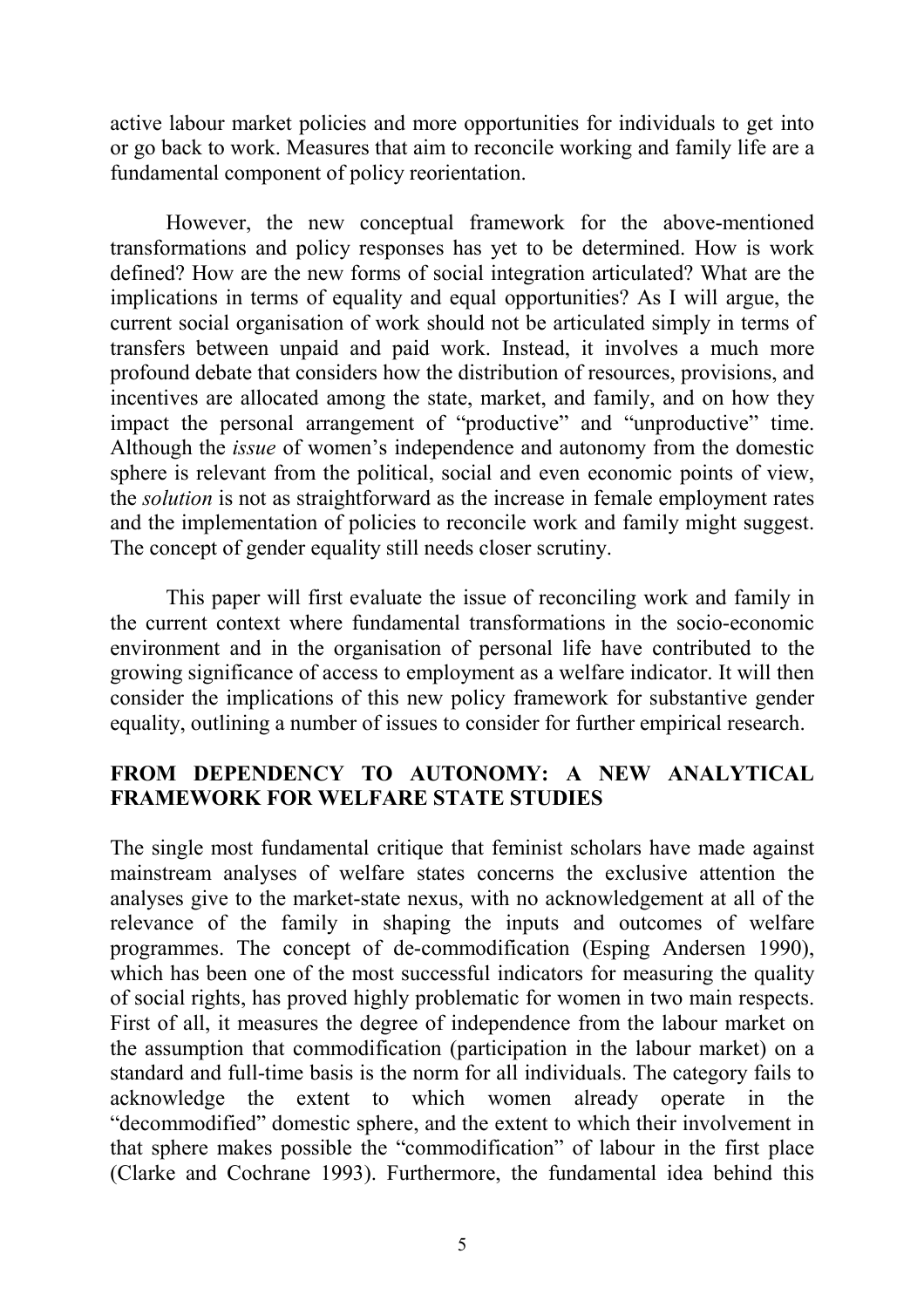concept, that the potential of social policy can best be measured by looking at an individual's degree of independence from the labour market, is based on "the assumption that attachment to the labour market is the norm for all citizens and ignores the material and social reality of women, for whom a weakening of personal dependence through employment is an emancipatory step (Meyer 1994: 81). Secondly, de-commodification, like most indicators used in mainstream analyses, only pays attention to transfer payments while ignoring the relevance of other spheres of the welfare state. Yet, the nexus between the state, the market and the family consists not only of social provisions in cash, but also of other welfare mechanisms such as provisions in kind, taxation and social services. The tax system is an important instrument states use to promote certain family arrangements and relationships within families. The different taxation mechanisms can reward or penalise women's work outside the home. State provision of in-kind benefits is also a fundamental component of the welfare state that affects the link between the market and the family in a crucial way.

Hence, when the goal is to appraise the impact of public policies on gender relations and vice versa, the Gordian knot becomes finding gender dimensions based on an understanding of gender interests. To this end, several authors (Orloff 1993; Bussemaker 1994; O'Connor 1993) have attempted to modify or add to concepts –such as independence from the labour market- that have been fundamental to mainstream theories. Orloff suggests the incorporation of two new dimensions, *access to paid work* and *the capacity to form and maintain an autonomous household*, with Esping-Andersen's concept of decommodification. Orloff starts from the premise that commodification is potentially emancipatory for women and, therefore, the concept of decommodification needs "a new analytic dimension that taps into the extent to which states promote or discourage women's paid employment and the right to be commodified" (Orloff 1993: 318). Thus, given the "pre-commodified" status of many women and the very weak attachment to the labour market of many others, an indicator capable of measuring access to work is in order. That is, for women, commodification and not de-commodification would be a good policy goal. A weakening of personal dependence through employment is an advancement towards equality. The question it addresses is thus rather different. While de-commodification asks to what extent the welfare state provides autonomy from the labour market, "commodification" asks to what extent the welfare state provides autonomy from family dependencies.

Other authors have made significant attempts to redefine welfare state regimes according to criteria that differ from those used in mainstream theory. Lewis (1992) provided the first alternative approach with her system based on variations in attachment to the male breadwinner ideology, known as the *breadwinner model.* The male breadwinner model is meant to reveal the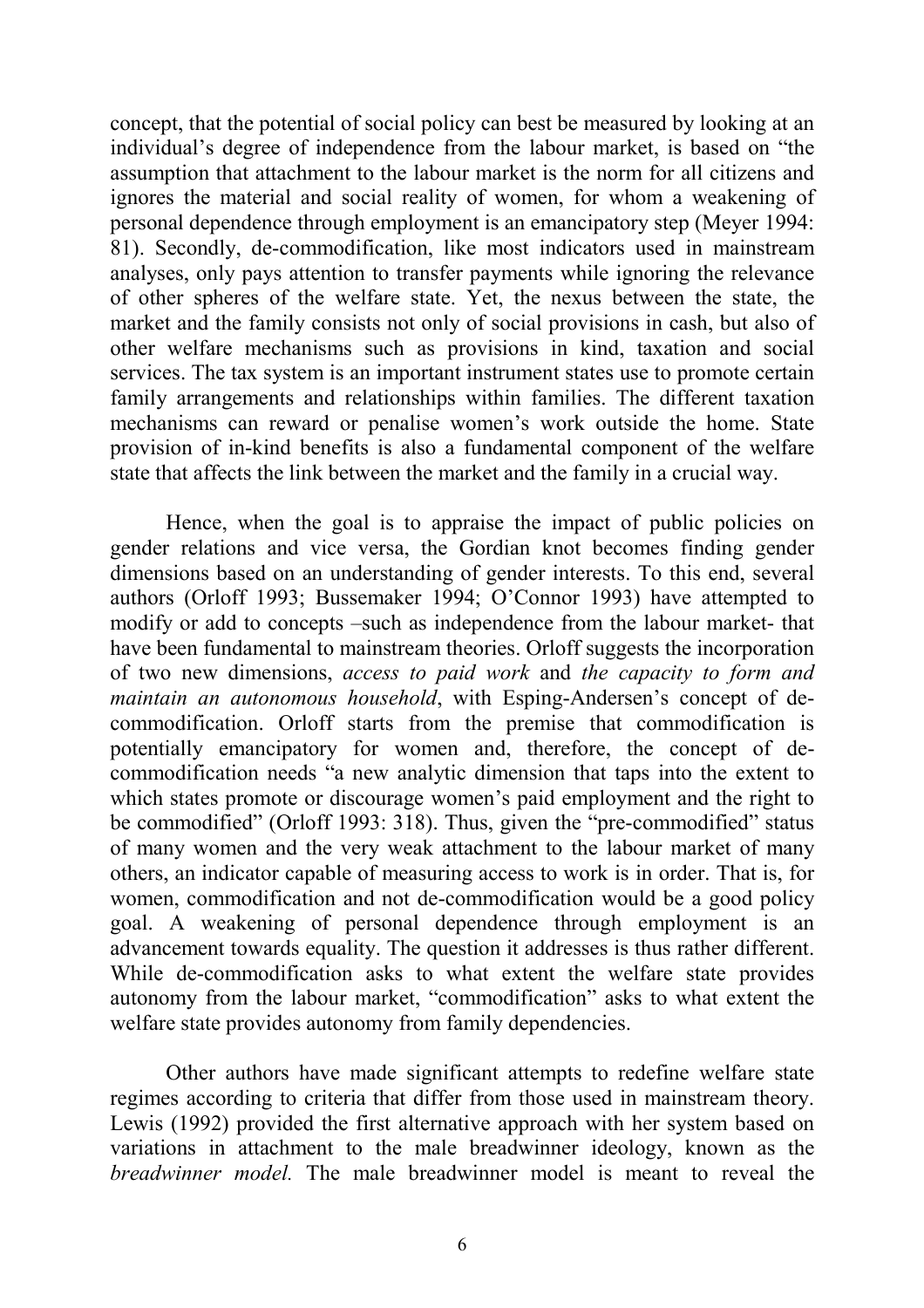interaction of the public and private spheres of life in the organisation of welfare, which also implies the recognition of women's unpaid roles as welfare providers. Ostner (1997) later incorporated the breadwinner model into a broader concept of *individualisation* that includes a dimension of economic independence. A country's individualisation ranking is related to the strength or weakness of the male breadwinner model in that country, as well as to the degree to which individuals in that country are independent from family obligations. This latter is measured both by the existence of laws that enforce family obligations, and by the availability of full-time public services for children and the elderly. More recently, Sainsbury (1999) has added the *individual model* and the *separate gender regime* to the breadwinner model to demonstrate that countries belonging to the same main-stream regime type, such as the social-democrat regime, actually exhibit quite different types of gender regimes.

Finally, several experts have pointed out the importance of political participation as a dimension in the relationship between gender and welfare states (Hernes 1987; Siim 1988; Phillips 1996; Sapiro 1996; Fraser 1997). In this sense, political participation is understood as the influence over policy issues and the control of power positions. This implies an analytical focus that outlines women's roles in policy-making and their representation in the formal channels of politics on the one hand, and the impact of political structures on gender roles and gender relationships on the other. In an attempt to classify the different political strategies to deal with gender and the welfare state, Fraser (1997) suggested three "gender equity models". The "universal-breadwinner strategy" model aims at integrating women into labour market. The heart of this model is state provision of employment-enabling services. The "caregiver-parity model" instead attempts to place care work on par with waged work in terms of social rights, giving priority to state provision of caregiver allowances. Finally, the "universal-caregiver model", the strategy Fraser finds best suited to gender equity, is a combination of the previous two models that defends the rights of men and women to share caring and earning equally. It will be considered later to what extent policies to reconcile working and family life can move welfare states towards this "universal-caregiver model".

### **SOCIAL RIGHTS REVISED: CONVERGENCE BETWEEN FEMINIST AND MAINSTREAM PERSPECTIVES**

Mainstream scholars have largely accepted the feminist critique to the extent that the two broad bodies of literature have, to a certain degree, merged together quite consistently. What used to be two discrete spheres of investigation are now complementary and interactive. Gender is at present recognised as a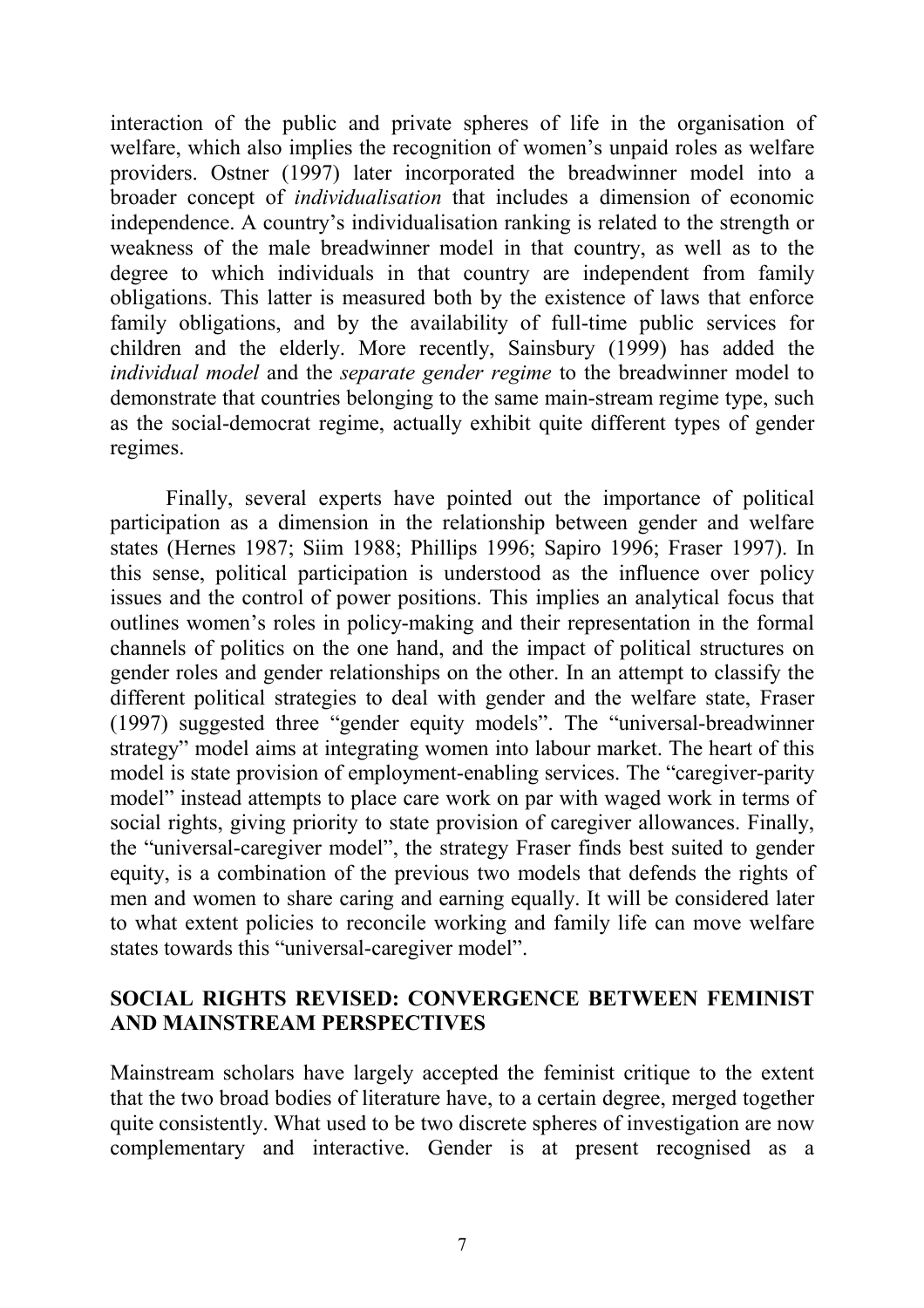fundamental variable in shaping welfare states, and welfare states are likewise treated as a determinant not just of social class, but also of gender relations.

A good example of this shift can be found in the comparison of the introductory paragraphs of two influential volumes in the field, both edited by Diane Sainsbury. The introduction of *Gendering Welfare States,* published in 1994, reads:

"Feminist and mainstream theorizing and scholarship on welfare states have been informed by different research paradigms resulting in distinctive contributions. As yet there has been little effort to confront the two perspectives and to combine their insights in analysing welfare states and gender. Instead mainstream researchers have largely ignored feminist scholarship, and feminists have primarily engaged in a critique of mainstream analysis. The result has been an intellectual impasse which needs to be overcome" (Sainsbury 1994: 1).

Five years later, the author writes:

"The past decade has witnessed an exciting reorientation in welfare state research. The gender division of welfare, previously a neglected area of study in comparative scholarship, is currently a major focus of interest. Crucial to this reorientation have been feminist critiques of mainstream analyses of welfare states and the combining of feminist and comparative perspectives" (Sainsbury 1999: 1).

Welfare state scholars such as Paul Pierson (2000) now recognise that the literature on gender and the welfare state generated a fundamental break with traditional research by institutionalising a profound reconceptualisation of this field of research. Reviewing his much quoted but also criticised concept of decommodification, Esping-Andersen (1999: 44) agrees in his more recent book that "the concept of de-commodification is inoperable for women unless welfare states, to begin with, help them become commodified". The author has also recognised the importance of considering "defamilialisation"<sup>2</sup> along with "decommodification" since, despite decades of absence from welfare analysis, the household economy might be the most important "social foundation" of post-industrial economies (1999:6). Korpi (2000: 128) has also stated that:

"In recent years (…) in the social sciences as well as in history, feminist scholars have criticized mainstream analyses of inequality and welfare states for their neglect of gender aspects. They have forcefully argued that gender is one of the important factors that must be considered in analyses of inequality and welfare states".

Thus, while in the past the author was concerned mainly with social class dynamics, he has since incorporated gender in his most recent comparative work on inequality and the welfare state. Furthermore, there has been a growing interest in researching the less explored areas of welfare states and in reexamining their role in welfare regime categories. Huber and Stephens (2001),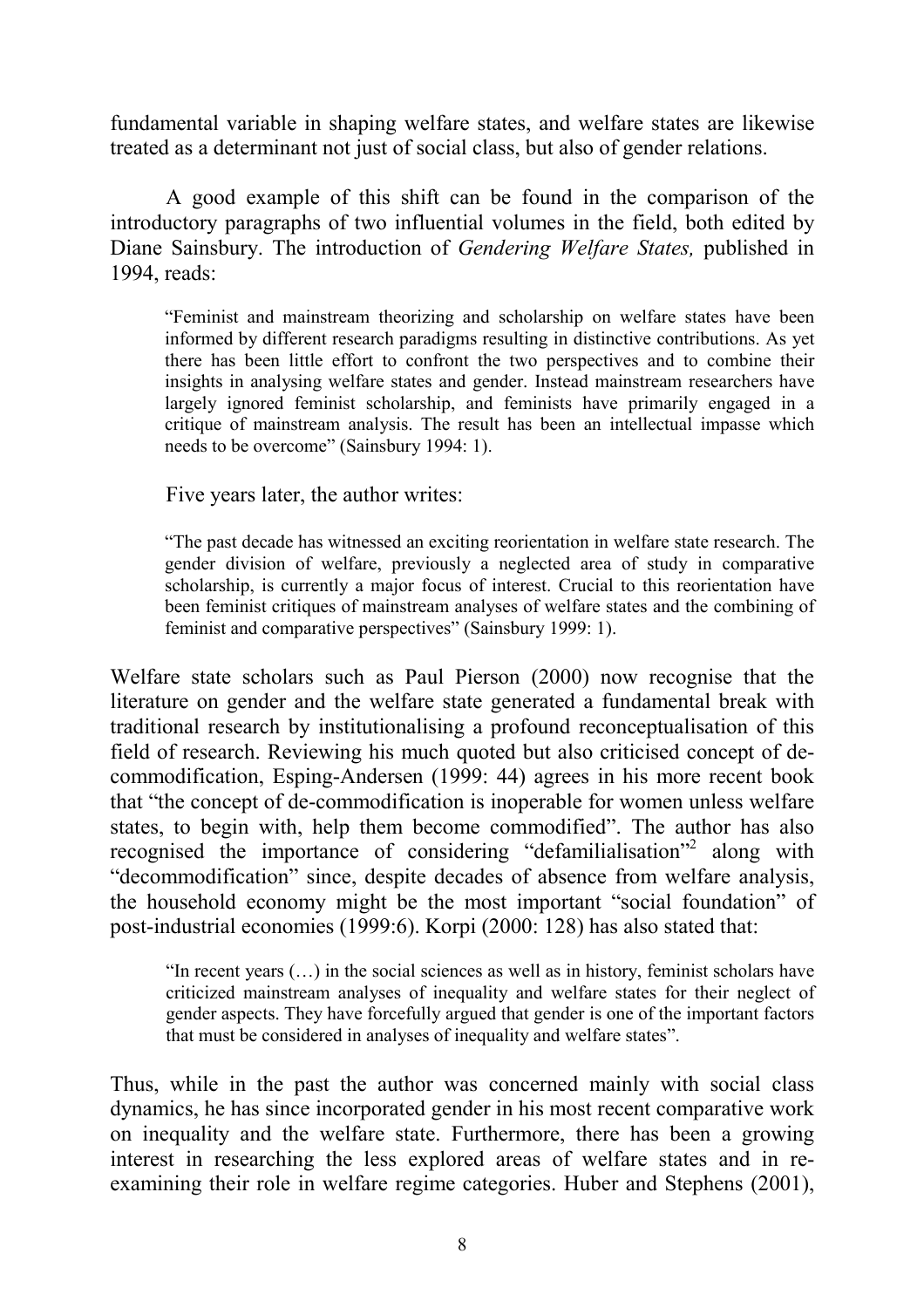for instance, argue that public delivery of welfare services is the most distinctive feature of the social democratic welfare state, even more so than decommodification or redistribution.

These shifts in research agendas and approaches raise two important questions. First, why the convergence? Second, to what extend has this coming together of mainstream and feminist research really reached all levels of analysis? Considering the first question, I will show in the following that several factors have contributed to this shift in the way gender is perceived and studied. As to the second, I will argue that important demands made within the feminist literature are still outstanding and need further questioning. Beyond the agreement on the centrality of access to employment and the need to reconcile work and family are important issues to consider such as the sharing and distribution of public and private responsibilities between the state, the market and the family, and the effect of this distribution on gender relations.

A number of issues regarding convergence in the literature emerge simultaneously. First, the vast quantity of feminist research that consistently raises the deficiencies of mainstream analyses of welfare states has certainly advanced the recognition and integration of gender as an analytical variable in methodological and theoretical approaches. Second, partly as a consequence of women's increased access to the labour market and of family change, there have been important changes at the behavioural level that contribute to the erosion of the male breadwinner model (Lewis 2001). Consequently, women's absence from the labour market and their dependence in the domestic sphere cannot be so readily assumed by society in general or by policymakers in particular. Third, the features of the "post-industrial" economy or the "post-modern" society have also helped to integrate the gender dimension into the mainstream. The breakdown of fixed divisions between men and women is both cause and consequence of much of the social changes in the post-industrial period. On the one hand, the growth of service sector employment, one of the features of the *new* economy, is strongly linked with the feminisation of the labour force. In Western Europe, female employment has been the cause of much of the growth in employment rates and it is expected that it will continue being so.<sup>3</sup> It is in fact a mutually-reinforcing process. The service sector economy both provides for and facilitates the entrance of women into employment, and increased female employment in turn usually creates an increased demand for the services provided in this sector. Somehow, paradoxically, there is a potential tension between women's lack of participation in the formal economy and the development of the welfare state (Crouch 1999). Activities that were previously understood as belonging to the sphere of unpaid domestic work are transformed into either privately or publicly paid sources of employment in the service sector. Therefore, the issue of women's access to employment and social rights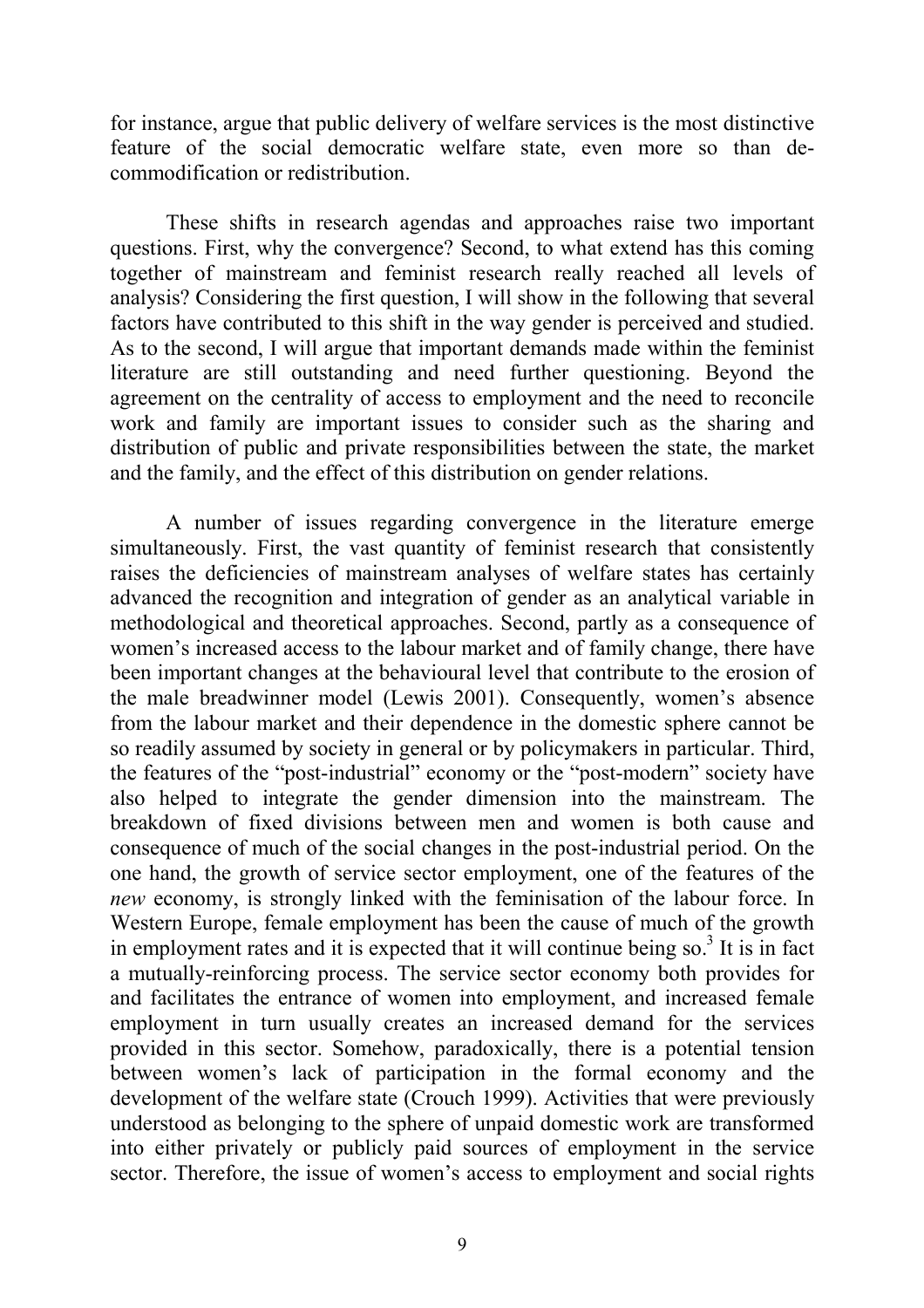is now much more visible and measurable than it was just few decades ago. One the other hand, the "gender dimension" of welfare states plays an important part in the so-called welfare state crisis and needs to be addressed in order to solve some of the problems that contemporary welfare systems face today. In general, there is considerable consensus about the need for reform on key aspects of welfare provision. With the increasing prevalence of family breakdown, the growing range and variety of personal arrangements, and the disappearance of the "standard male industrial worker", *familialistic* types of benefits are no longer adequate or appropriate for today's patterns of family organisation. These benefits, which allocate important dimensions of an individual's welfare to his/her family, are not just discriminatory for women, but are also largely inefficient and, in light of fiscal pressures, quite expensive as well. The reconciliation of work and family can then be seen as an effective remedy for welfare states' current dilemmas. Many of the "new risks" of contemporary western societies are a consequence of patterns of individual and family trajectories that do not follow the prescribed picture of social protection systems. As recent studies and effective policy instruments have shown, employment is a good remedy for social exclusion and poverty. For example, allowing mothers to work can effectively prevent the risk of child poverty, which has increased considerably in many European countries over the past decade. Furthermore, the financial sustainability of income maintenance programmes can best be guaranteed by lowering the dependency ratio through, first, higher fertility rates and second, higher rates of female employment. We now know that in the European case women's personal expectations for their professional trajectories are behind the often positive correlation between the issues of fertility and employment (Esping-Andersen 1999).

Increasingly, then, welfare states will have to be evaluated according to their capacity to bring individuals into employment; access to work should be one of the indicators through which policy change at national level will be studied. This means that there might be a decrease in the importance of income transfers with respect to services. Accordingly, welfare states will have to move quickly to find ways to "defamilialise" social rights, which implies, among other things, looking at the success of the public social service sector and other policies intended to help women reconcile the demands of work and family.

Whether or not these new policy proposals have been driven by concerns for gender equality remains an unanswered question. Furthermore, it is not clear to what extent policies for reconciling family and work promote gender equality. Can these policies create new forms of gender inequality? As Lewis (2001) points out, the shift from the "male breadwinner model" to the "adult worker model", that is, the move from the traditional family form of husband-as-earner and wife-as-caregiver to that of dual-earner households should be seen as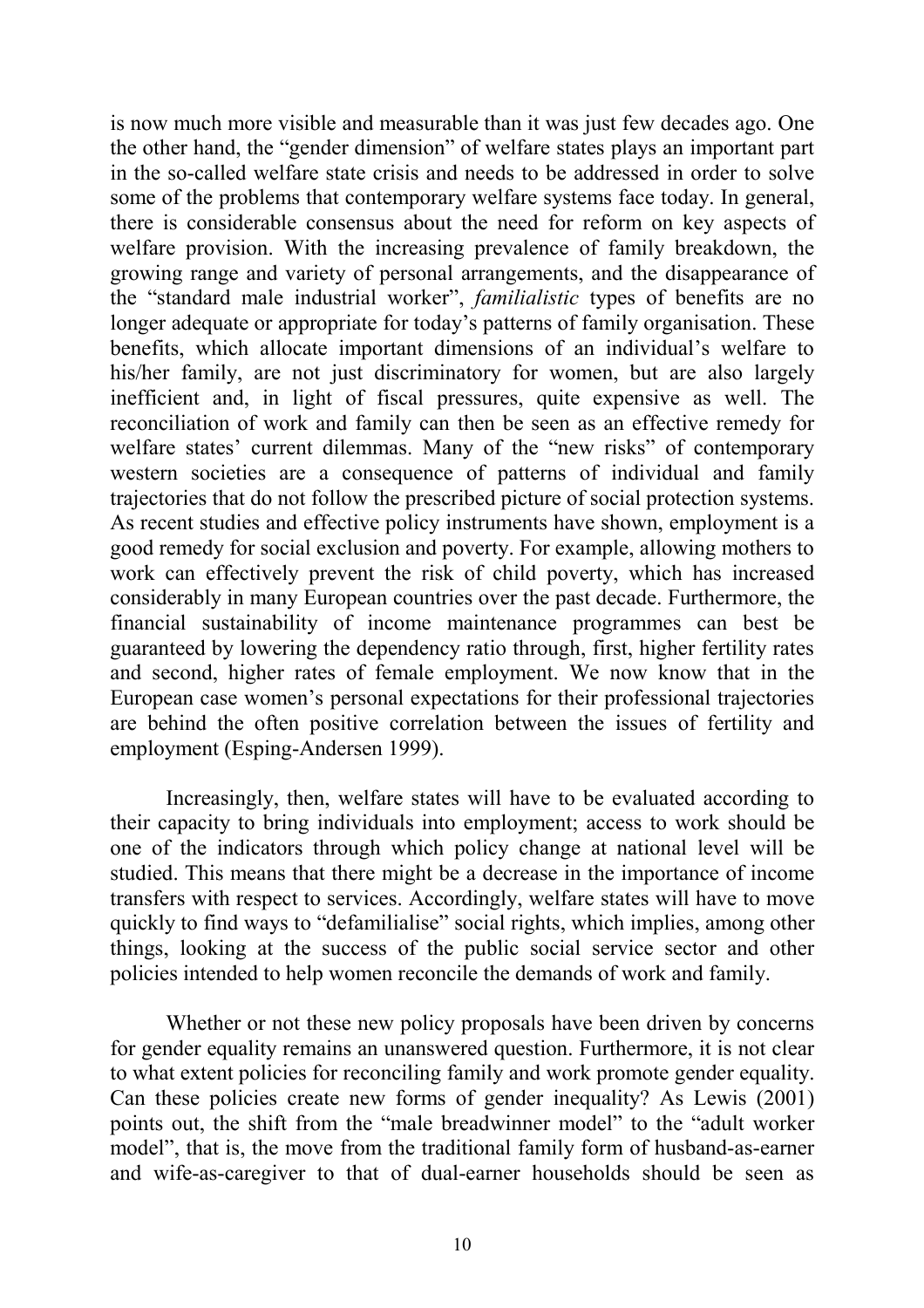improving women's position even though the actual outcome might be more or less positive depending on the conditions attached to the adult worker model. It is here that the division between paid work and care stands as a crucial issue.

Policies to reconcile work and family can serve more than one objective at a time by both satisfying the demands of women who want to be in paid work and by helping to solve some of the most urgent problems welfare states face today. However, an assumption of such convergence in interests might not be completely accurate. The motivation behind policy reform to facilitate women's access to employment might instead be driven by quite practical concerns, such as pro-natalist goals or unemployment objectives. I would argue that access to employment (operationalised as employment rates) is a weak indicator for measuring women's transitions from unpaid to paid work, and that it is inadequate without an evaluation of the conditions of such employment. Within the market sphere, the patterns of a gendered division of labour are as clear cut as the division between market and non-market work. This segregation usually manifests itself in the occupational structure, working time arrangements, earnings differentials, and the division between formal and informal employment. Furthermore, an evaluation of how these policies for reconciling work and family serve to increase equality would also require an inquiry into how they alter the divisions of labour and of time in place within the household. In consequence, I assume that families' arrangements to meet their work and caregiving burdens go well beyond simple activation of or participation in the explicit policy mechanisms meant to assist them, such as parental leave, childcare provision, tax allowances, and flexible working arrangements. Instead, the relationship between the sphere of work and the sphere of care is mediated by the complexity of the particular welfare mix in which these relations develop.

#### **INSTITUTIONAL WAYS TO RECONCILE WORK AND FAMILY**

The different ways in which welfare gets allocated between the state, the market and the family is the result of a number of processes deeply rooted in the historical development of individual countries, with some shared tendencies within each welfare state regime. Within these historical trajectories, however, certain factors emerge that drive patterns of convergence and divergence in national policies and welfare state regimes. In terms of convergence, globalisation processes and the internationalisation of finance homogenise the conditions and the framework in which policymaking operates. Furthermore, policymaking at the supranational level also encourages a higher degree of standardisation between the nation-states. The European Union has produced a great deal of regulations and recommendations on issues related to reconciling work and family and, more generally, on gender equality.<sup>4</sup> In this way, some policy areas are now outside the domain of unilateral member-state action and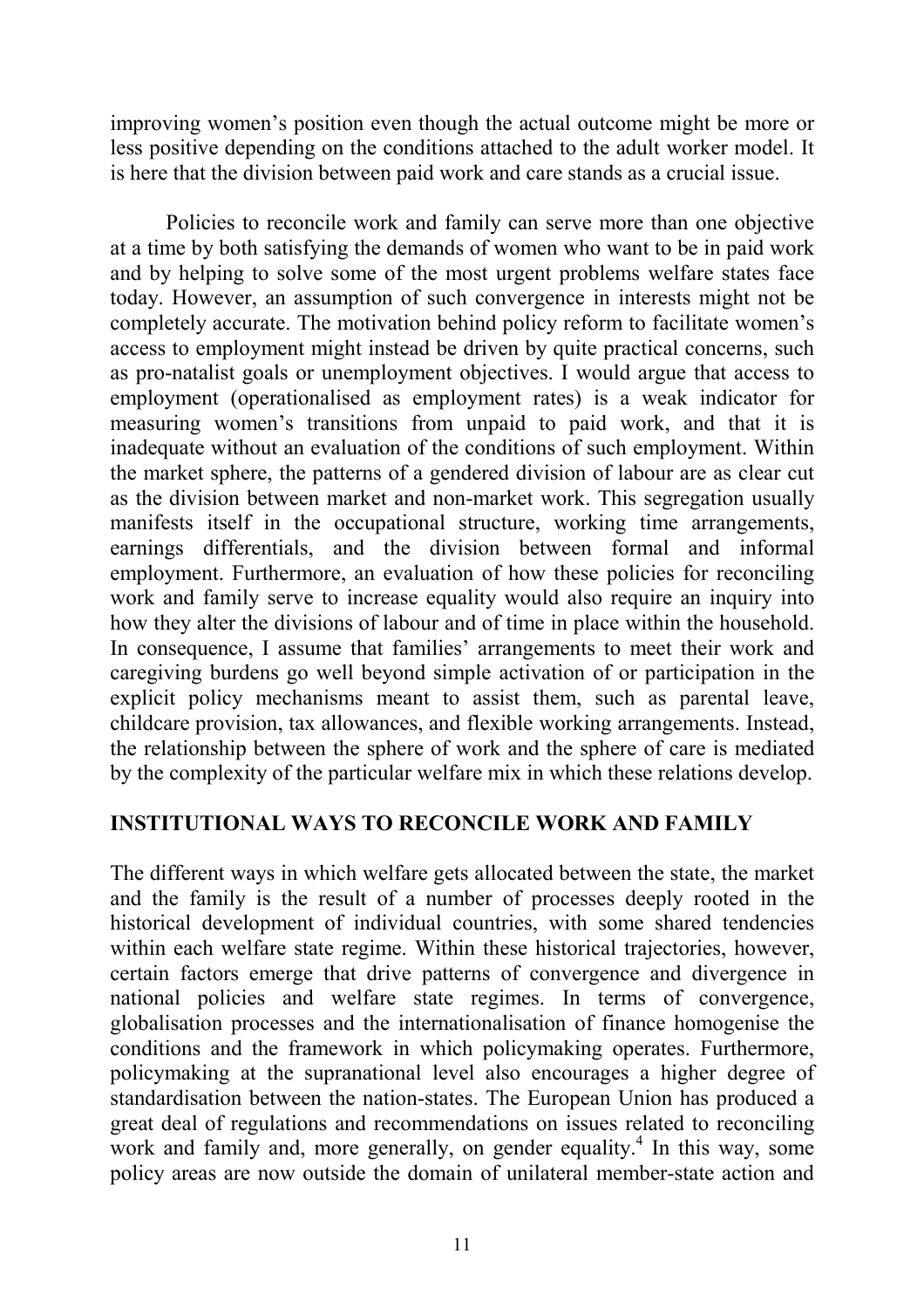are subject to a number of compulsory rules established in EU legislation. Thus, supranational regulation does have an effect on specific policy development at the national level.

In terms of divergence, the responses to the external challenges and the implementation of supranational regulation are still widely based on the nationstate (Ferrera, Rhodes and Himerijck 2000). The specific characteristics and institutional arrangements of the welfare state and gender regimes have an impact on the development of policies to reconcile work and family life, since much of policy reform is institutionally path-dependent. Existing institutional arrangements heavily determine national trajectories. This implies the need for an examination of the institutional framework where the interactions between the political actors take place, and the opportunities and limitations this institutional framework imposes in the process. Institutional constraints also condition the strategic options of actors. The possibility of realising certain objectives depends, to a large extent, on the administrative feasibility of such changes.

In what follows, the responses of welfare state regimes to the need for reconciling family and work is considered within the context of the specific welfare mix in which these measures operate. The typologies are used only as a framework of reference. Further distinction between countries that belong to the same welfare regime will be needed to avoid overgeneralization.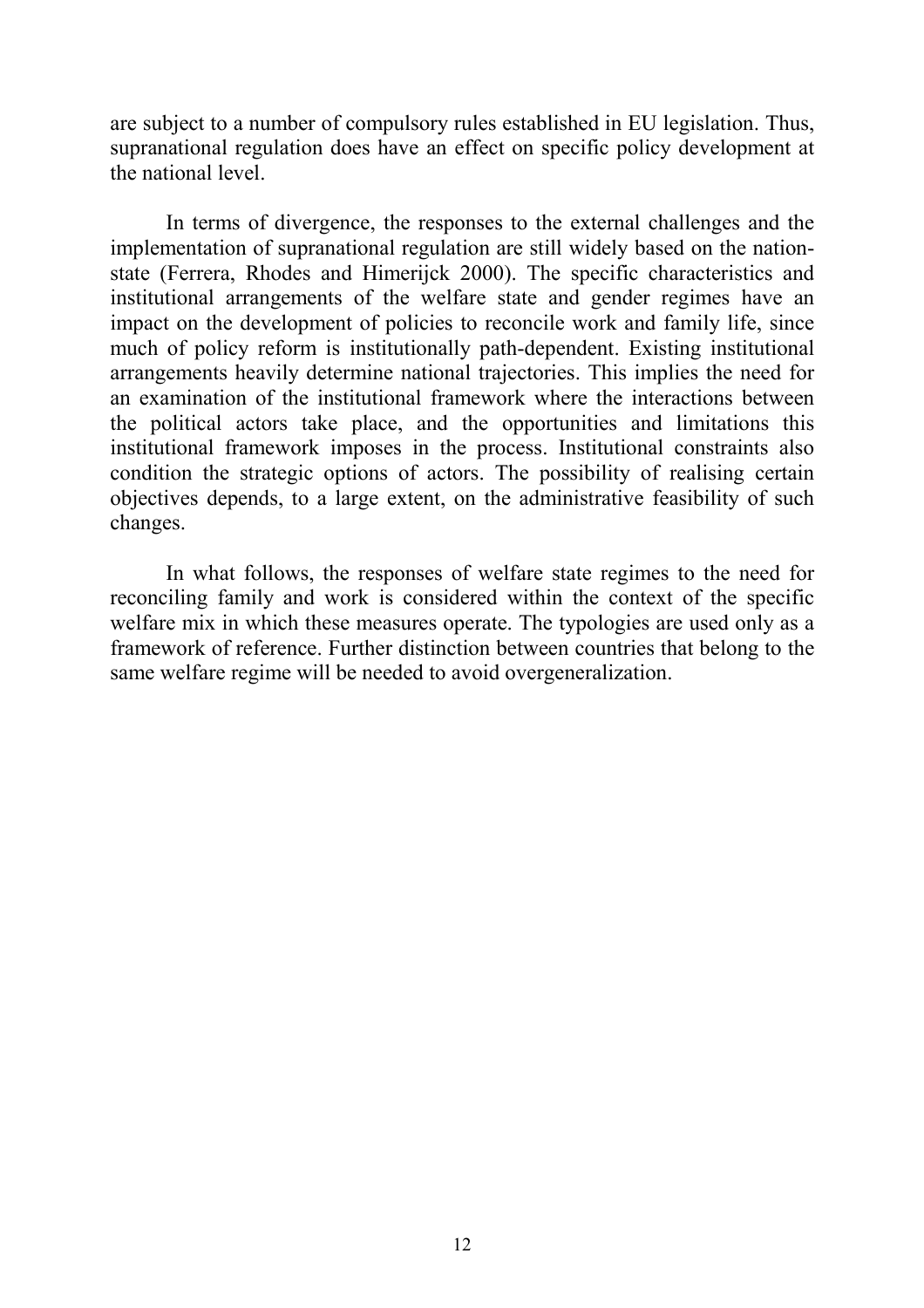| Regime<br>Attributes                    | <b>General Family</b><br><b>Support</b>                                          | Male Breadwinner or Separate Gender Roles Individual Earner-<br>or Market Oriented           | <b>Carer or Dual Earner</b>                                         | "Gathering<br>breadcrumbs"                                                      |
|-----------------------------------------|----------------------------------------------------------------------------------|----------------------------------------------------------------------------------------------|---------------------------------------------------------------------|---------------------------------------------------------------------------------|
| Location                                | Continental Europe                                                               | Anglo-Saxon countries                                                                        | Scandinavian countries                                              | Mediterranean Europe                                                            |
| Conciliation<br>Model                   | Combination                                                                      | Choice                                                                                       | Continuity                                                          | Choice without support                                                          |
| Ideology                                | Division of labour<br>$H$ usband = earner<br>$Wife = career$                     | "Flexible" division of<br>labour<br>$H$ usband = earner<br>Wife = $\frac{1}{2}$ earner/carer | Shared tasks<br>$Father = earner-carer$<br>$Mother = earner-carer$  | "Blurred" division of<br>labour<br>$Father = earner$<br>Mother $=$ carer/earner |
| Entitlement                             | Unequal among<br>spouses                                                         | Differentiated by gender Equal<br>role                                                       |                                                                     | Unequal among spouses<br>and among workers                                      |
| Basis of<br>Entitlement                 | Principle of<br>maintenance                                                      | Family responsibilities                                                                      | Citizenship or residence                                            | Principle of<br>maintenance/principle<br>of need                                |
| Recipient of<br>Benefits                | Head of household<br>Supplements<br>dependants                                   | Men as family providers Individual<br>Women as caregivers                                    |                                                                     | Individual                                                                      |
| Taxation                                | Joint Taxation<br>Deduction dependants                                           | Joint Taxation<br>Deduction dependants                                                       | Separate taxation<br>Equal tax relief                               | Individual<br>Minor deductions                                                  |
| Employment<br>policies                  | Priority to the main<br>income provider.<br>Flexibility for<br>secondary earners | Segmented<br>Full time/part time                                                             | Aimed at both sexes<br>Full time/part time<br>Public/private sector | Dualistic<br>Core/periphery<br>No flexible<br>arrangements                      |
| Female Labour<br>Force<br>Participation | Middle/low<br>High discontinuity<br>Short part-time work                         | Middle/high<br>High discontinuity<br>Short/medium pt work                                    | High<br>High continuity<br>Long pt work                             | Low<br>High continuity<br>Full-time                                             |
| Sphere of Care                          | Partial State<br>Involvement                                                     | Weak state involvement                                                                       | Strong state<br>Involvement                                         | Weak state involvement                                                          |
| Caring Work                             | Paid component to<br>caregivers in the home                                      | Paid component to<br>caregivers in the home                                                  | Paid component to<br>caregivers in and<br>outside the home          | Unpaid                                                                          |
| Political<br>Tendency                   | Corporatist/conservati<br>ve                                                     | Liberal                                                                                      | Social-democratic                                                   | Corporatist-left                                                                |

# Table 1: Four Gender Policy Regimes

Source: Author's elaboration from Sainsbury (1999); Korpi (2000); Trifiletti (1999); León (2000) and Daly (2000).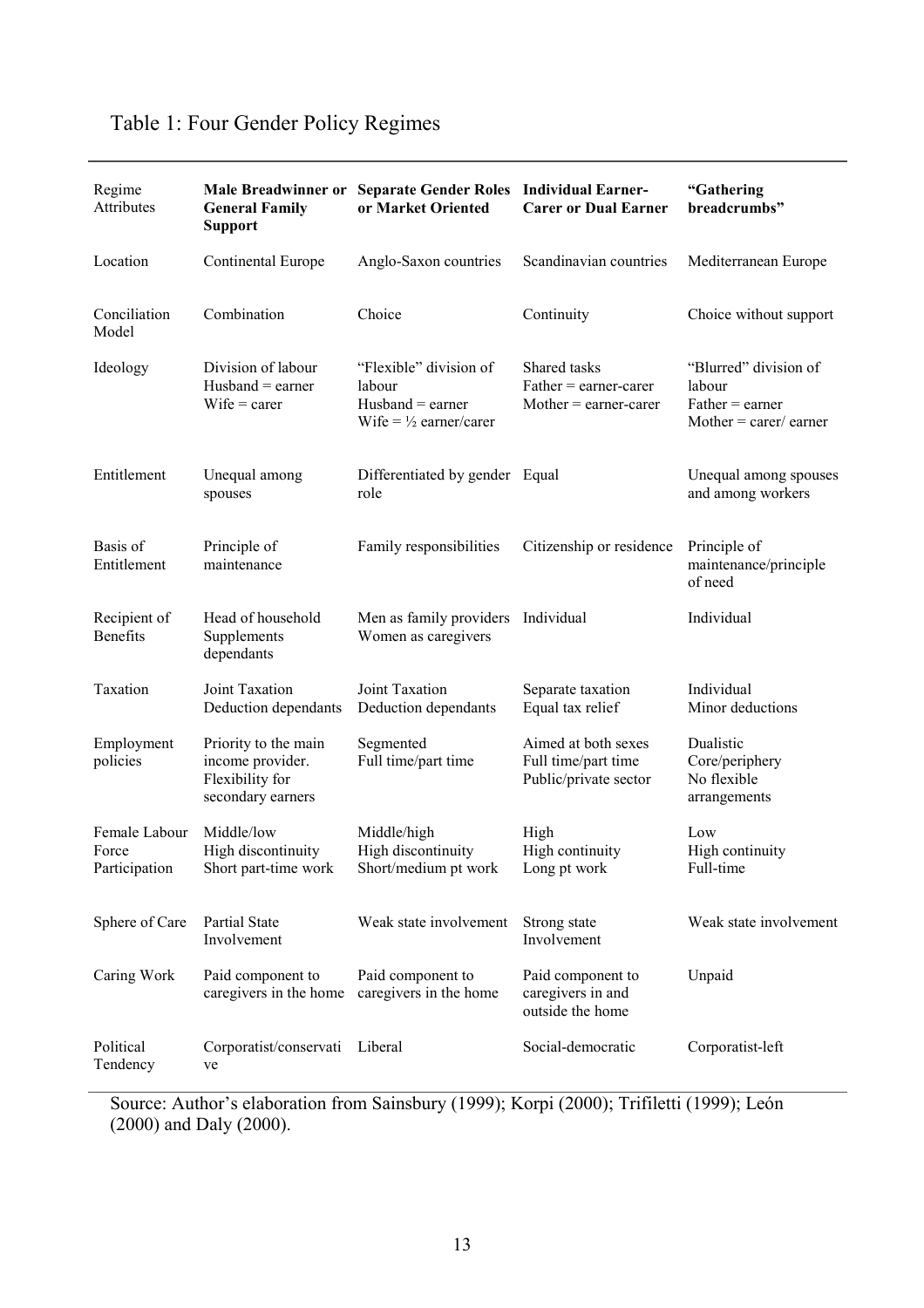The corporatist model encourages a partial reconciliation between work and family. The state assumes a certain degree of responsibility for the family and facilitates caring duties through subsidies and tax deductions. Women have the main responsibility for caring, and that is why leave provisions are relatively long while care provisions for children under the age of three are low. Female participation rates are middle/low and (short) part-time employment is one way women access the labour market since they often do so as secondary earners. Women tend to leave the labour market for periods of childbearing and child raising.

The liberal model represents the "choice" formula between paid work and family. Reproduction often implies discontinuity in female professional careers. Employment rates are high but women tend to leave the labour market for childbearing. This sequential model has negative implications for female professional careers in terms of income and social rights. By contrast, the low unemployment rates, together with employment flexibility allow for an easy movement between paid and unpaid employment. Ideologically, the sphere of the family is considered private and the state has no tradition in regulating the relations between the public and private spheres except for extreme cases. Thus, there is small provision of publicly funded childcare and limited provisions of leave arrangements. Generally speaking, the liberal regime allows market forces to dominate the shaping of gender relations. In fact, during the 1980s the UK was more strongly opposed than any other member state to the European directives on part-time employment, parental leaves and benefits for childcare, arguing that such regulations would interfere with people's private lives.

The Social democrat regime comes closest to a real conciliation between family and employment. Given their strong commitment to a full-time employment agreement for men and women, the Scandinavian countries present high female employment rates and high continuity rates (Daly 2000). In general, women do not leave the labour market for childbearing. The reconciliation between work and family is considered a social and public issue. This is partly the reason why the Social-democrat regime has always placed a great emphasis on public services for childcare. Paid leave arrangements are also high in comparison with most of the other European countries. There are, nevertheless, gender segregation patterns in the labour market. Particularly, the gender divisions evolve around full time and part time employment and by public and private sector.

The Mediterranean model is probably the most difficult to categorise. The countries of southern Europe tend to cluster by their "absences". The notion of "gathering breadcrumbs" addressed by Trifiletti (1999) refers to the fact that within one family unit, individuals gather minor sources of income from a range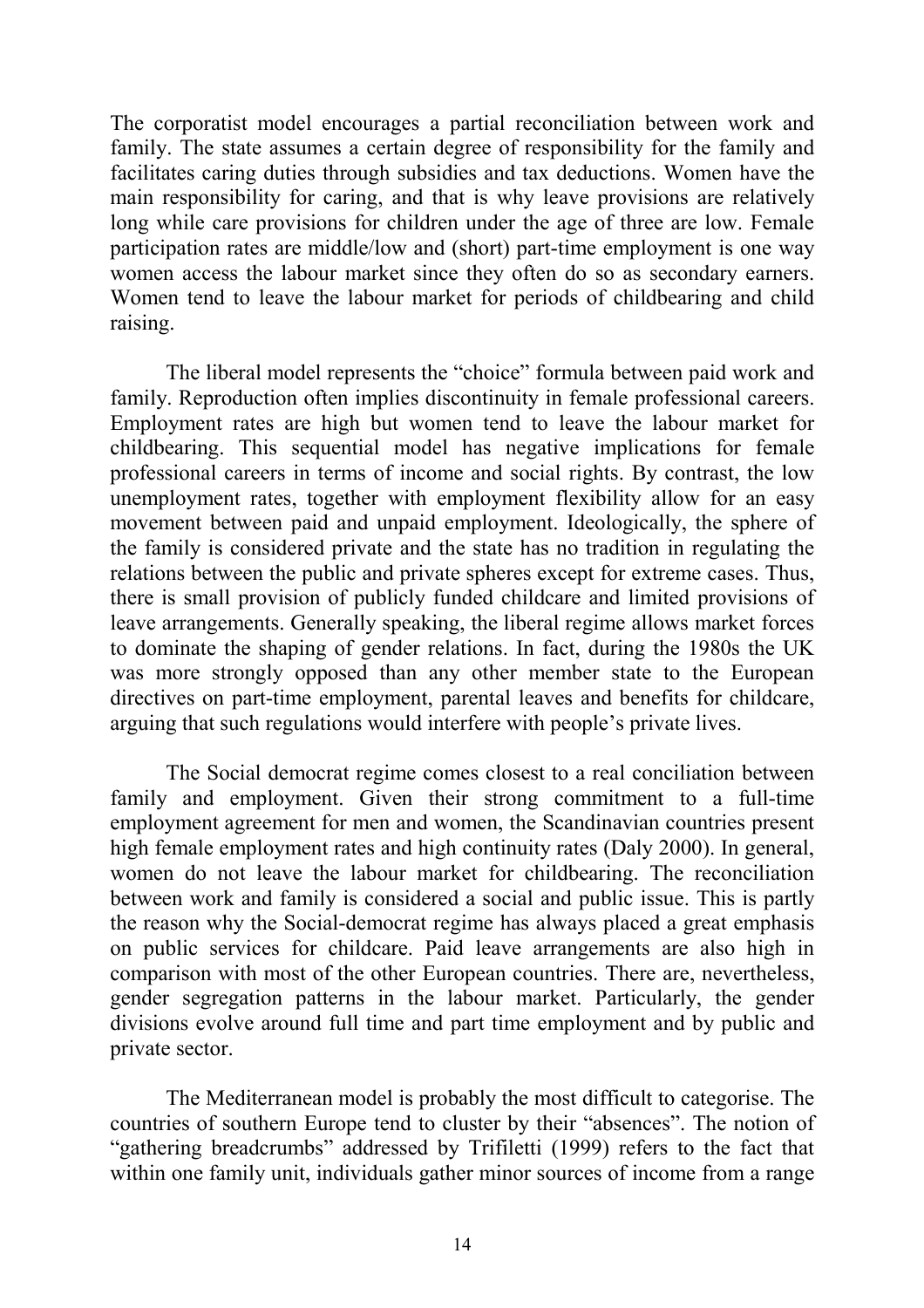of sources. These include various types of benefits and earnings from both the informal and formal economies. While none of these sources alone is adequate for providing a decent living, when taken together they can constitute a reasonable income. For that reason, the welfare state is not based on the principle of a strict sexual division of labour but rather on a blurred one whereby the main income provided by the male partner is supplemented by the female partner's earnings, with the female partner still maintaining her role as full-time carer. The income gathering takes place entirely behind closed doors. The family plays a crucial role although informally and "in shadow", since no real recognition is given through any explicit family programme. The state acknowledges and implicitly allows these informal arrangements but it does not take on the responsibility of guaranteeing a family wage. However, contrary to the liberal regime, the limited public intervention in family issues is not ideologically motivated, but rather an outcome of low political and social relevance and priority in a context of limited public resources. The result is low female employment rates and low birth rates. Flexible working arrangements, which in many countries have become crucial for women's access to employment, are scarcely developed in the countries of southern Europe. However, although female employment rates in these countries are much lower than the EU average, they have been growing at a much higher rate. Given the lack of measures to support female employment, activity rates are increasing thanks to informal family support and individual strategies. In the case of young women, the support received from their mothers seems to be of strategic importance (Tobío 1998; Moreno 2000).

Nevertheless and as argued earlier, there are still countries which are very difficult to classify within the regimes framework. France, Portugal and the Netherlands are three good examples of countries that cannot be easily grouped in light of their female labour force participation rates. Besides, in the case of policies for reconciling family and work, one particular country can go through different strategies at different political periods. Analyses of welfare regimes are useful in the sense that they help us to identify those institutional settings that are more (or less) prepared to deal with female participation in the labour market and its implications in terms of the balance between paid and unpaid work. Still, although to different degrees, there are some shared characteristics among all countries regarding female access to the labour market and the nature of their participation. For example, there are similar cross-national patterns of women's employment under flexible working arrangements, within the service sector, and in low-wage jobs. Women work part-time much more than men do, everywhere. Furthermore, the service sector appears to be an important source of employment for women in all national contexts. Equally, in most countries women make up the largest component of low paid workers. These common traits acquire particular relevance within the complexity of the post-industrial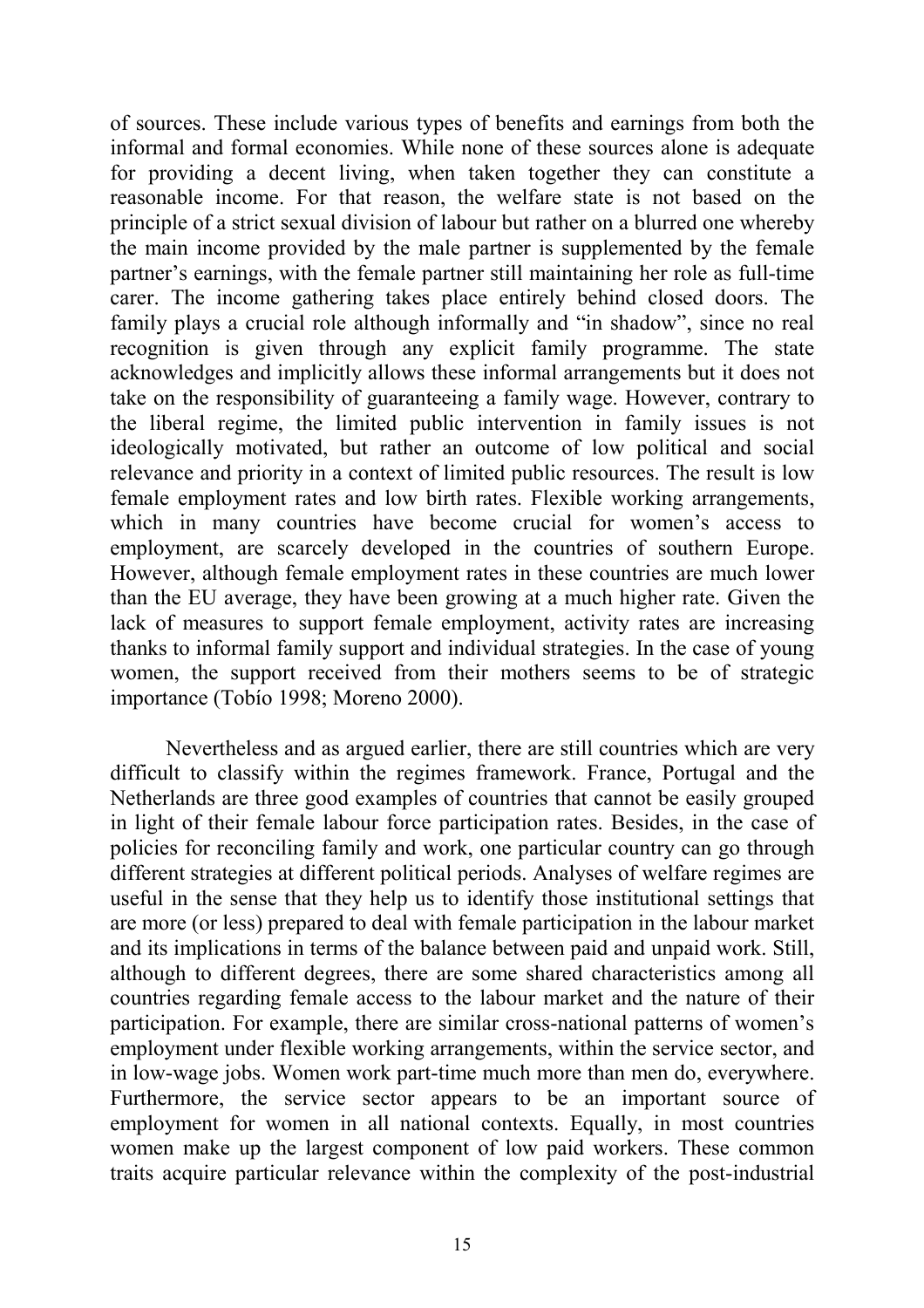economies. Focusing on the European context, close attention is being given to female employment. The employment targets set up in the Lisbon European Council in 2000 included the objective of increasing the number of women in employment as a prerequisite to raise the overall employment rate from an average of 54% in the year 2000 to more than 60% by 2010 (European Commission 2001: 13). In fact, women took some 60% of the new jobs created in the EU since 1995, reducing thus the gender employment gap. However, there are new trends of labour market segmentation in the knowledge-based economy with uncertain implications for work and family arrangements, and its impact from a gender equality perspective.

### **TARGETING FEMALE EMPLOYMENT GROWTH**

A large proportion of the new jobs created over the last years in the postindustrial economies is classified as high-skilled non-manual occupations in the service sector. Although women have taken up a large proportion of these new jobs, these sectors are gender biased, with men taking up two thirds of the new employment. In these high-skill jobs there seems to occur a gender gap in earnings even within similar levels of education and in the same occupational category. According to the European Commission report (2000: 42), the earning gap is particularly pronounced at the top end of the scale among the men and women with the highest level of earnings. Furthermore, fewer women than men worked in jobs with supervisory responsibilities, being thus underrepresented in jobs at higher levels of management. At the other end of the occupational scale, however, other problems arise. Low-paid and low-skill jobs in the service sector are particularly relevant for issues of reconciling work and family in the sense that this type of employment interferes in a direct way with unpaid female care work.

The expansion of low-end, low-productivity, low-paid jobs in the sheltered sector<sup>5</sup> has been presented as one plausible solution to the problems of unemployment, the financial sustainability of welfare states and to the *employability* of groups who have difficulty entering the labour market. The *"service sector trilemma"* whereby "the goals of employment growth, wage equality and budgetary constraint come increasingly into conflict" (Ferrera and Rhodes 2000: 259) has gained much attention over the last years. Given an increase in unemployment caused by the weakening demand for low-skilled manufacturing employment, welfare states are confronted with increasing inequality (if employment growth comes from the side of the private service sector) or budgetary restraint (if employment growth is the result of public sector investment). Ultimately, and given the limits of maintaining high public deficits in the long term, the *trilemma* seems to entail a trade-off between inequality and unemployment to the extent that wage flexibility and low protection of workers seem to be pre-conditions for the expansion of this type of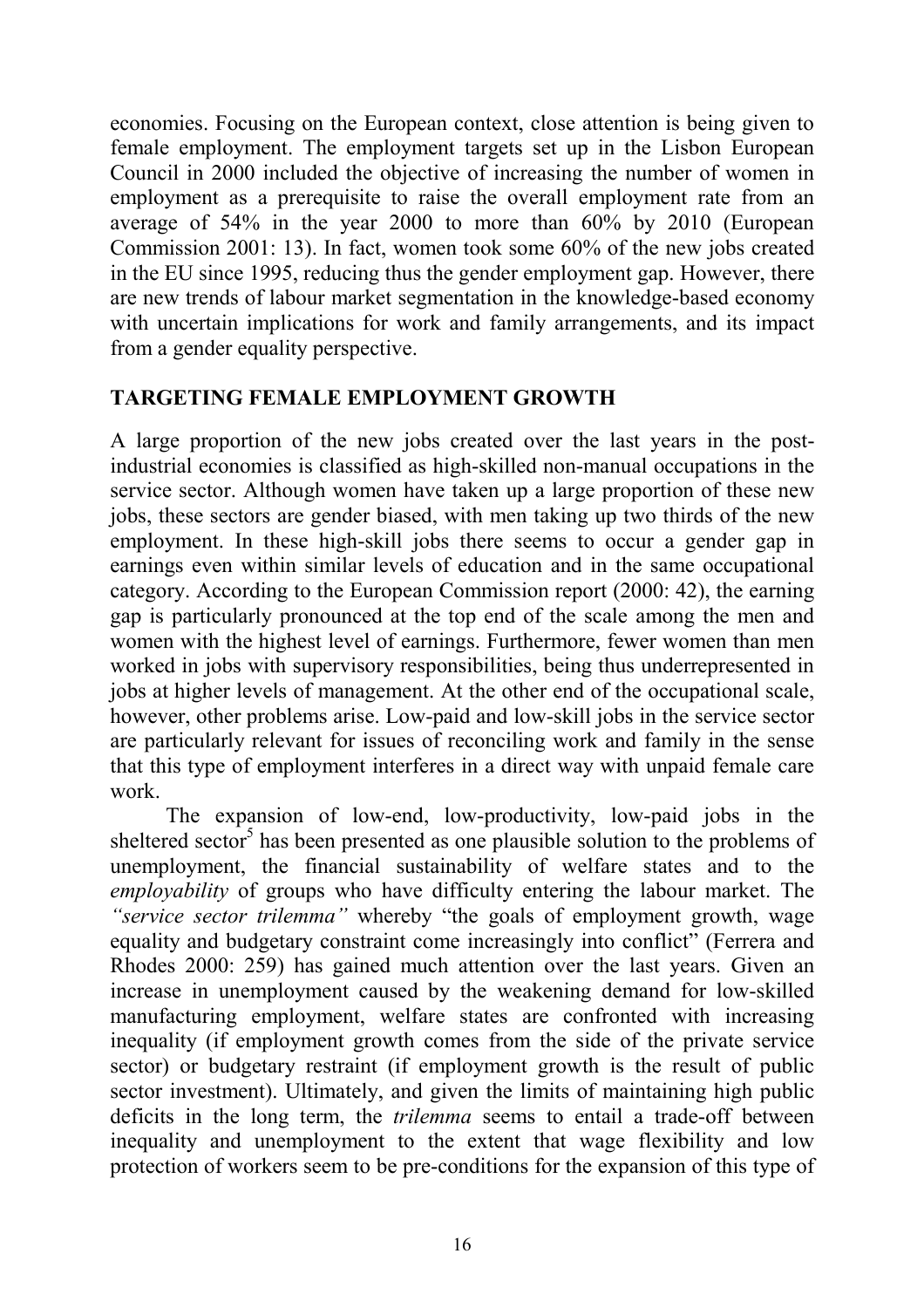employment. The potential problems of stigmatisation that this sort of employment might produce can be avoided by enhancing mobility between different types of employment. In this way, a "bad job" does not become a job for life but a job for a limited period in one's working history. The key issues then, are mobility and empowerment.

Any policy level discussion or decision regarding low-wage employment in the service sector must start with the acknowledgement that it concerns women in a specific manner. On the one hand, women are particularly affected by unemployment and they make up the largest group with employability problems, so for them, this sort of employment might be one way to "get started". On the other hand, many of the tasks that become commodified through low wage service employment have traditionally been performed outside the market as unpaid female work. By being able to buy certain domestic services in the market, women can free themselves from domestic work. At the same time, employment in these sorts of services is fairly feminised, which means that new job opportunities for women might be created.

However, our concern here is to find out whether this type of employment, and eventually other forms of flexible jobs, can solve the problem of women's access to paid work. Or, to put it differently, whether access to this type of paid work is the *long-desired* solution to women's independence. Can it be presented as an answer to the dilemma of how to combine domestic and market employment? To respond to these questions, there are a number of issues to be taken into account. To begin with, there are reasons to be suspicious about the positive effects of "low-end" jobs in the service economy. Mobility has never been easy to accomplish, and decades of redistributive policies have been intended more to improve general life conditions than to achieve mobility across the different social and economic groups. Recent research has shown that certain groups of workers make up a disproportionate share of low-paid employment, and that contrary to positive mobility, they get caught in cycles of downward mobility from which escape is difficult. Several authors (Asplund and Persson 2000; Sloane and Theodossiou 2000) have identified a vicious circle of lowpay/no-pay status that above all affects women with low educational qualifications and skills. Spells from the labour market and long periods of unemployment increase the risk of being a low-paid worker, which in turn increases the risk of being unemployed. Thus, their weak attachments to the labour market make them more vulnerable to getting caught low-wage jobs. It is then important to remember that when referring to mobility, moves into unemployment and inactivity are much more frequent at the bottom end of the earnings distribution than at the top end. In addition to this, and given the nature of employment in the service sector, labour market institutions such as wage negotiation, anti-discrimination legislation and collective bargaining are limited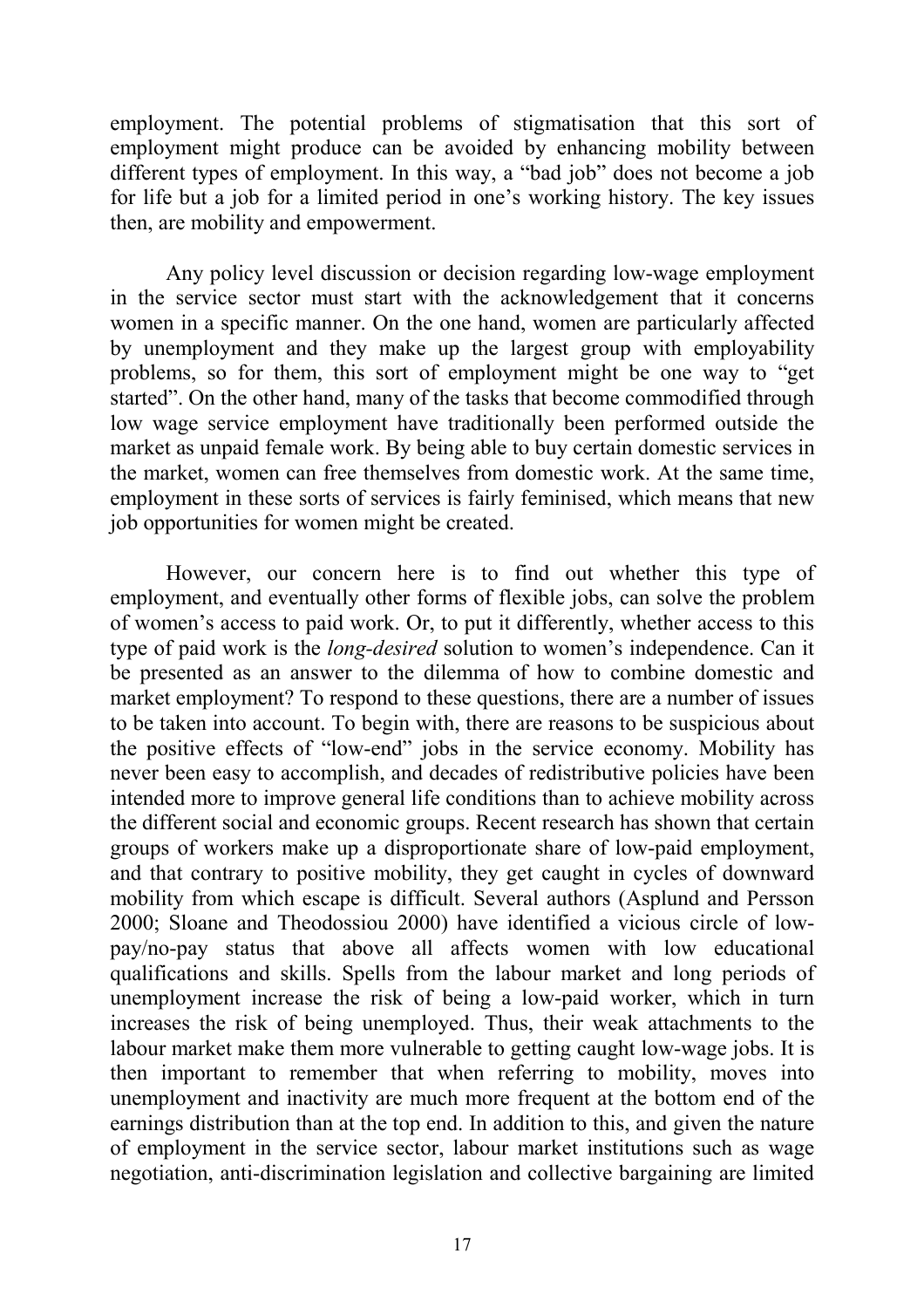and have little impact on the situation of service sector workers. The weakness of these labour market institutions is seen as a factor in wage inequalities and the incidence of low pay (Lucifora 2000). $<sup>6</sup>$ </sup>

From the policy intervention perspective, the status of many low-paid workers, mainly women and young workers, might not be regarded as critical since there is not a strong association between their low-wage earnings and being in poverty. As Nolan and Marx (2000) have shown, poverty rates for lowpaid male workers are much higher than for low-paid female workers. The poverty status of households with a low-paid employee hinges more on the extent to which the household relies on the earnings of the low paid worker. However, most low paid workers, particularly low-paid married women, live in households with more than one earner. By contrast, the highest poverty rates generally occur among low-wage earning married men who are heads of households with dependent children (Nolan and Marx 2000: 110). In this sense, there is not much pressure to improve the conditions of those who have lowwage jobs but are also considered as secondary earners. There are, however, two clarifications to be made. First, women increasingly must depend on their own earnings for a living. This is especially true of lone mothers who have only their own single low income to support themselves and their families; these women have progressively become an at-risk group for living in poverty. Changes in the socio-demographic structures show that relying on the redistribution of income within the family might not be a very safe strategy for keeping women out of poverty. Second, even if wage inequalities and sharp labour market segregation do not lead to a "social crisis", these kinds of jobs do not offer much either in terms of the "equity model" presented earlier, or in terms of responding to the claims for independence described by early feminist scholars.

From the issues raised so far, it seems that low-wage service employment and other forms of flexible arrangements with weak protection provide a viable solution for combining paid and unpaid work. These forms of employment, however, do little in terms of overturning traditional patterns of gendered division of labour. The traditional "male breadwinner model" remains on stage, though in a different guise. Different working time arrangements within paid work can be supplanting the distinction between participation and nonparticipation in paid employment.

Therefore, the above-discussed ways in which women have recently been able to access employment do not automatically lead to a comprehensive reorganisation of work, nor do they necessarily signify progress towards greater gender equity. Indeed, men and women do not participate in the labour market on an equal basis, and the responsibilities of paid labour and caring are not equally shared. Job growth in the service sector, as well as forms of flexible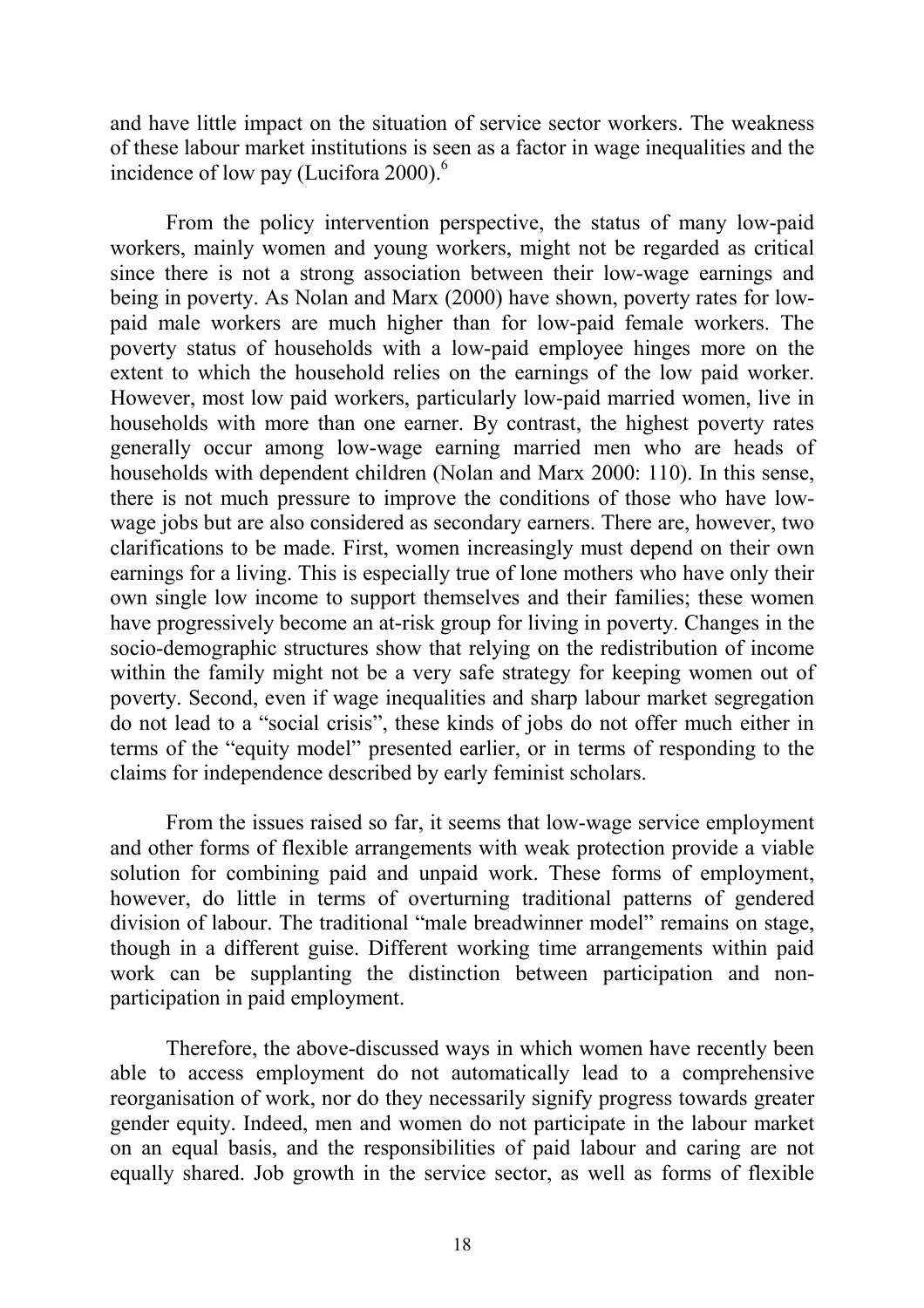employment such as part-time work might not only fail to address the issue of gender equality, but might in themselves constitute discriminatory practices (O'Reilly and Fagan 1998; O'Reilly, Cebrian and Lallement 2000). Furthermore, the challenge of reconciling work and family is further complicated by the different incentives and preferences of men and women regarding the work-family balance (Blossfeld and Hakim 1997; Hakim 2000).

In sum, while the creation of employment in the social and personal services might be a short-term solution for providing women access to the labour market, they might offer very little in terms of making the existing occupational structure more fluid. Allowing women to enter the labour market does not necessarily relieve them of the routine and time-intensive activities of care work. Importantly, beyond women's continued connection with caring is the association of care work and low-income jobs with low career expectations. Women might be able to move from unpaid to paid work or to combine both at the same time, but the hierarchical structures and value systems that determine the nature of and access to high-skilled jobs (either paid or unpaid), or conversely, the nature of and traps surrounding unskilled work (either paid or unpaid) could remain extensively gendered. The division between the private and public spheres goes well beyond the divide between unpaid and paid labour, and the situation will change very little if the debate on the organisation of work continues to neglect an elaboration of the definitions and categories associated with specific forms of work. As Maruani (2000) points out, the boundaries between activity and inactivity are largely social constructions. In terms of qualification, for instance, inequalities are often produced by the very definitions of occupational categories, which in fact are politically constructed. Sharing this idea, Phillips (1999: 69) argues that:

"(…) Even if we allow the legitimacy of differential rewards for differential work, the valuation currently attached to particular jobs is often highly questionable".

 Policies aimed at reconciling family and work need to address the issue of how care is placed within the labour market structure. If care work needs to become commodified work, then it needs to be properly valued, since as Lewis (2001) remarks, if care is not valued caregiving becomes degraded and exploitative.

The effects of the low-wage service sector and other forms of precarious employment will have to be tested further. But at some point, some assessment will have to be made regarding the weight given to the low-pay issue. A general increase in low-wage employment might be a way to facilitate access to the labour market for secondary earners, and thus help cut unemployment. A broader perspective has to be taken, however, if issues such as gender equity or broader conceptions of social justice are included as objectives of policy action.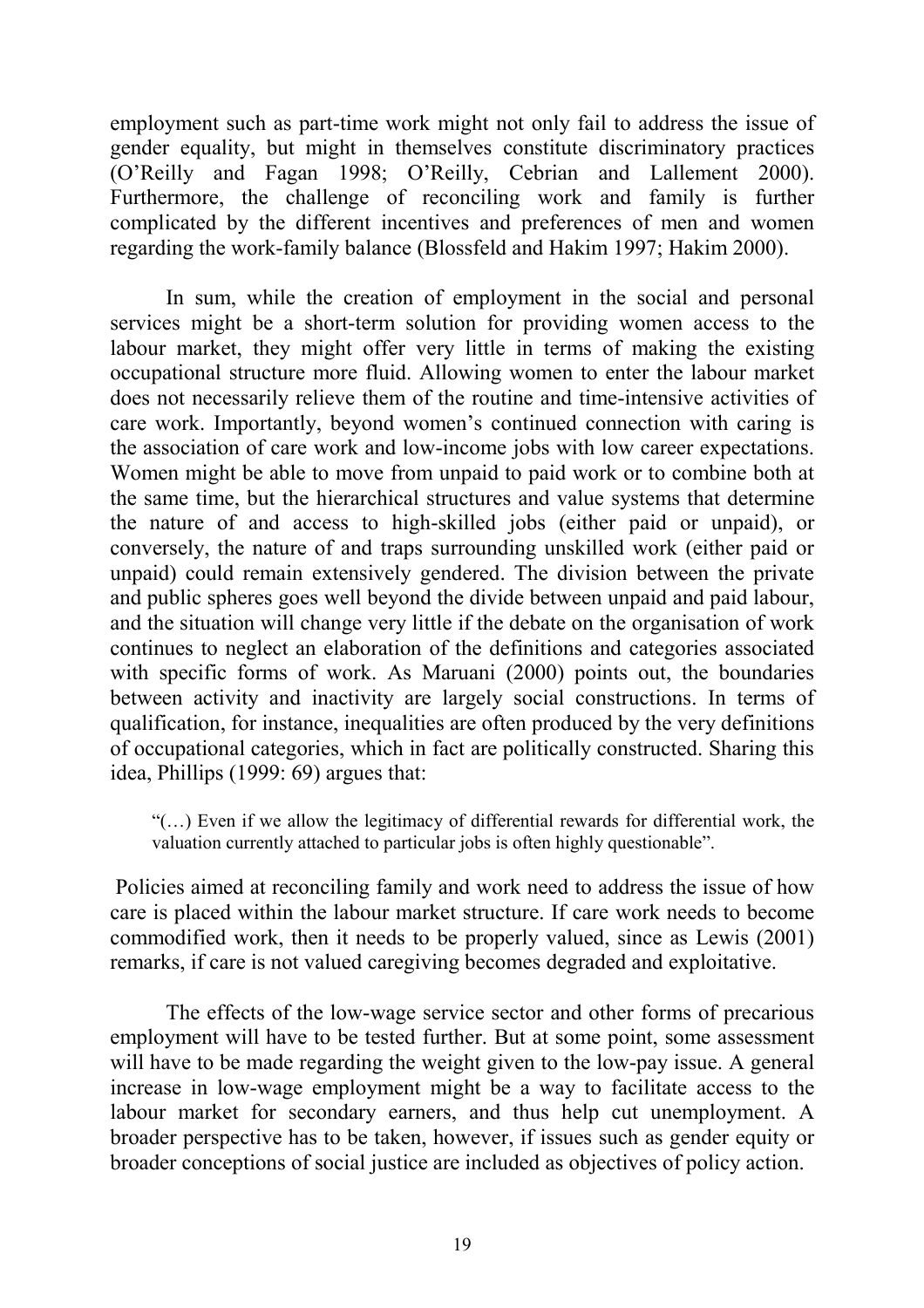#### **CONCLUDING REMARKS: REFLECTIONS ON GENDER EQUALITY**

In this paper I intended to stress a number of issues regarding the notion of gender equality in relation to employment, the family, and the policies meant to facilitate the combination of the two. First of all, the paper emphasised that actual work and family arrangements go well beyond the specific policy instruments designed to help families balance paid work with the demands of domestic and family responsibilities. In addition, there is the implicit idea that gender inequality is not exclusively framed according to the division between the paid and unpaid spheres. The complicated relationship between family and work and the burden of domestic responsibilities that women must sustain while engaged in the paid work do not completely explain gender inequality and gender segregation in the labour market. Nowadays, demographic changes such as delayed childbearing and lower marriage rates mean that the number of women who enter the labour force with no family responsibilities is increasing, especially among young women. It is significant to note that they too are affected by gender discrimination.<sup>7</sup> In other words, employment discrimination also exists in cases where there is no real work/family dilemma. Therefore, although reconciling work and family is a pre-condition for women's independence, the concept of gender equality cannot be restricted to this dimension. As Scott (1986) has argued, gender is a constitutive element of social relationships and is a primary way of signifying relationships of power. That is, gender has an effect in social and institutional relationships and is also implicated in the construction of power itself. Therefore, both dimensions of the term gender recognise that gender relations define structures of differentiation, inequalities, and hierarchies (Orloff 1996). While in some senses the integration of women into paid employment indubitably contributes to the attainment of gender equality, it deserves closer scrutiny because other spheres of gender inequality remain unaltered, and new ones associated with paid work can be generated as well.

The paper has also highlighted that the goal behind the reconciliation of work and family life might be very different from a fair notion of gender equality. Though provisions to reconcile work and family life might appear as equal opportunity policies, in practice they can be double-edged swords for women's equality. Some policies assume an equal distribution between men and women of paid and unpaid work, while others aim to preserve women's role as carers –either inside or outside the domestic sphere- by promoting certain types of "female" flexible working arrangements. These latter policies effectively maintain gender stratification in the labour market. Parental leave policies and policies accommodating career breaks are two of the main policies that allow the reconciliation of work and family life. However, depending on how the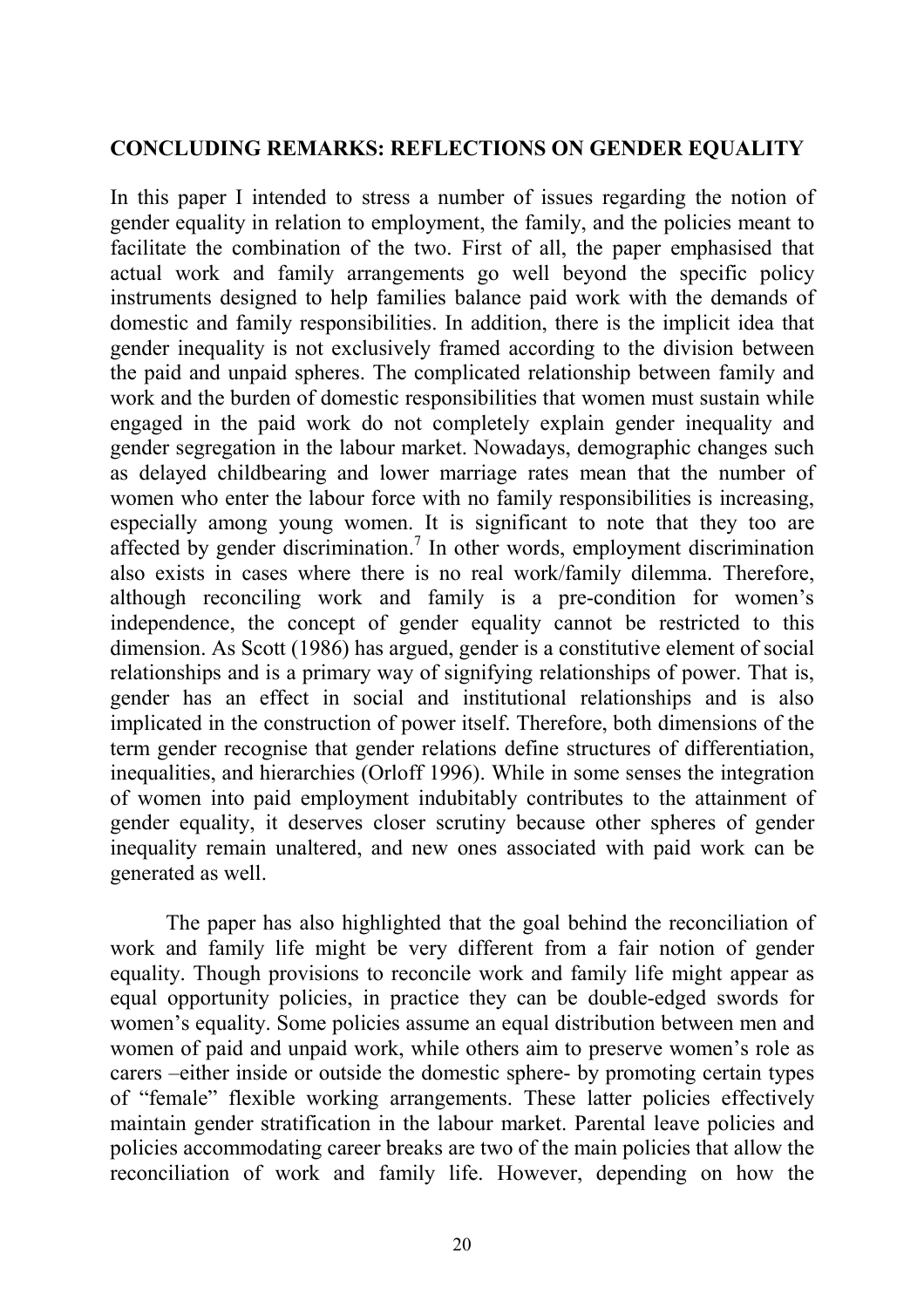measures are articulated, gender equality will or will not be an objective. Policies that start from the idea that women have primary responsibility for caring might enable women to engage on paid work but never on the same basis as men since men are not seen as carers. Provisions targeted at men with the idea of promoting a greater sharing of care responsibilities between men and women, however, probably offer more in terms of encouraging gender equality. Furthermore, the integration and persistence of women in paid employment can be achieved through a number of ways with very different repercussions in terms of gender equality.

Finally, the nature and heterogeneous forms of the category "family" also problematize discussions on the relationship between equality and the family, and suggest a multi-level approach to studying it. First, equality can be analysed by looking *inside* the family. As has been already pointed out, policies aimed to reconcile family and work do not affect each member of the same family in the same way. Second, the effect of these policies on equality might also vary depending on the type of family to which they are applied. The composition of the household (number of members, age, etc…) is very important in terms of family life. Furthermore, variables such as income level, occupation, and the educational attainment of its members also have a considerable impact on families. Correspondingly, for example, families and individuals at different income levels are affected by policies in quite different ways. In this sense, the needs and opportunities families have regarding the reconciliation of work and family life can vary quite widely. This diversity needs to be thoroughly considered to really understand the dynamics of the different strategies households adopt to combine domestic and caring responsibilities with paid employment.

To conclude, this essay has tried to frame the question of when policies to reconcile family and work should be considered as gender equality policies. One tentative answer might be that only those measures that aim to modify the gendered organisation of work between (and within) paid and unpaid labour can be considered as policy practices oriented towards gender equality. Policies will have to be assessed by their capacity to modify the distribution of paid an unpaid work, as well by their impact on persistent inequalities within the world of paid work such as pay inequality and the vertical and horizontal segregation of the occupational structure.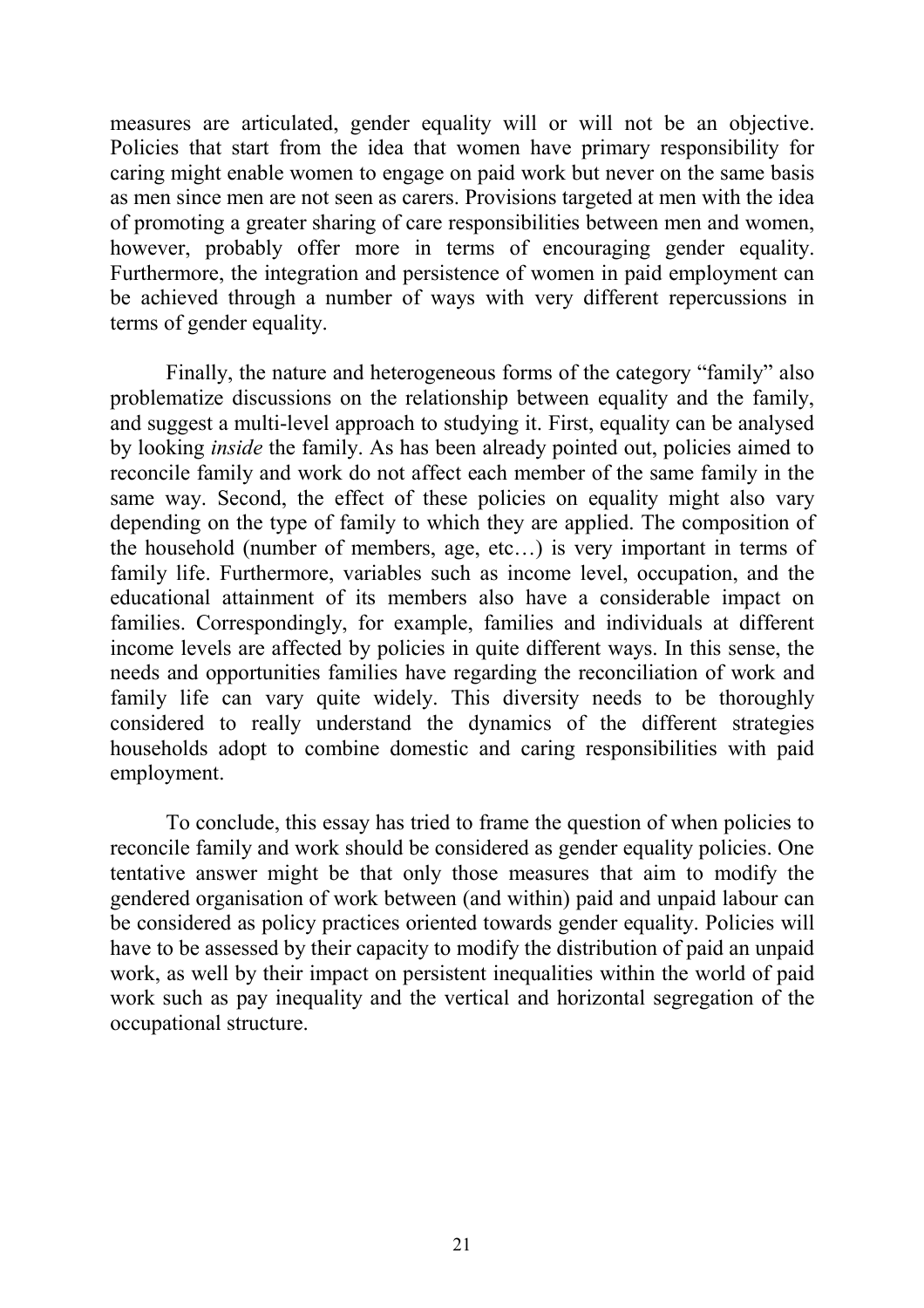#### **ENDNOTES**

<sup>1</sup> European Commission (1997) Modernising and Improving Social Protection in the *European Union;* (1998) *Social Action Programme 1998-2000*; (1999) *Employment in Europe*. <sup>2</sup>

<sup>2</sup> Policies that reduce individuals' dependence on the family and maximise individuals' command of economic resources independently of familial relations (Esping-Andersen1999: 45).

<sup>3</sup> According to Rubery and Smith's predictions, prime-age women provide the largest potential source of labour supply in the EU. It is very likely that the growth of female employment will continue to be the main contributor to increasing employment rates (Rubery and Smith 1999 in Latta and O'Conghaile 2000:2).

<sup>4</sup> The Lisbon European Council of March 2000 recognised the necessity to facilitate the reconciliation of working life and family life by investing in child care provision; The Employment Guidelines 2000 also argued in favour of promoting policies to combine family and work such as the establishment of affordable, accessible and high-quality caring services for dependants and arrangements for parental leave; The Community Action programme on equal opportunities form men and women (1996-2000) also had as one of its objectives the reconciliation of work and family life for men and women, focusing on the quality of care services, flexible work and the sharing of domestic and caring responsibilities for men and women

<sup>5</sup> Economic sector not exposed to international competition: locally consumed services activities in wholesale and retail trade, restaurants and hotels and the heterogeneous category of community, social and personal services, including public education, health care, social services, and privately financed household and personal services (Ferrera and Rhodes 2000: 13).

 $6$  However, the effectiveness of institutional arrangements in dealing with gender segregation in the labour market cannot be taken for granted. As several authors have shown, the use of collective bargaining, for instance, cannot be always considered as an effective mechanisms for the enforcement of gender equality legislation. As Bercursson and Dickens 1996 pointed out, collective bargaining is a gendered process in itself in the sense that the culture behind bargaining mechanisms is often still dominated by industrial relations' framework.

 $<sup>7</sup>$  In Spain, unemployment among young women is higher than in any other population group.</sup> By contrast fertility rate is very low and the average age for mothers' first child is 30 years old.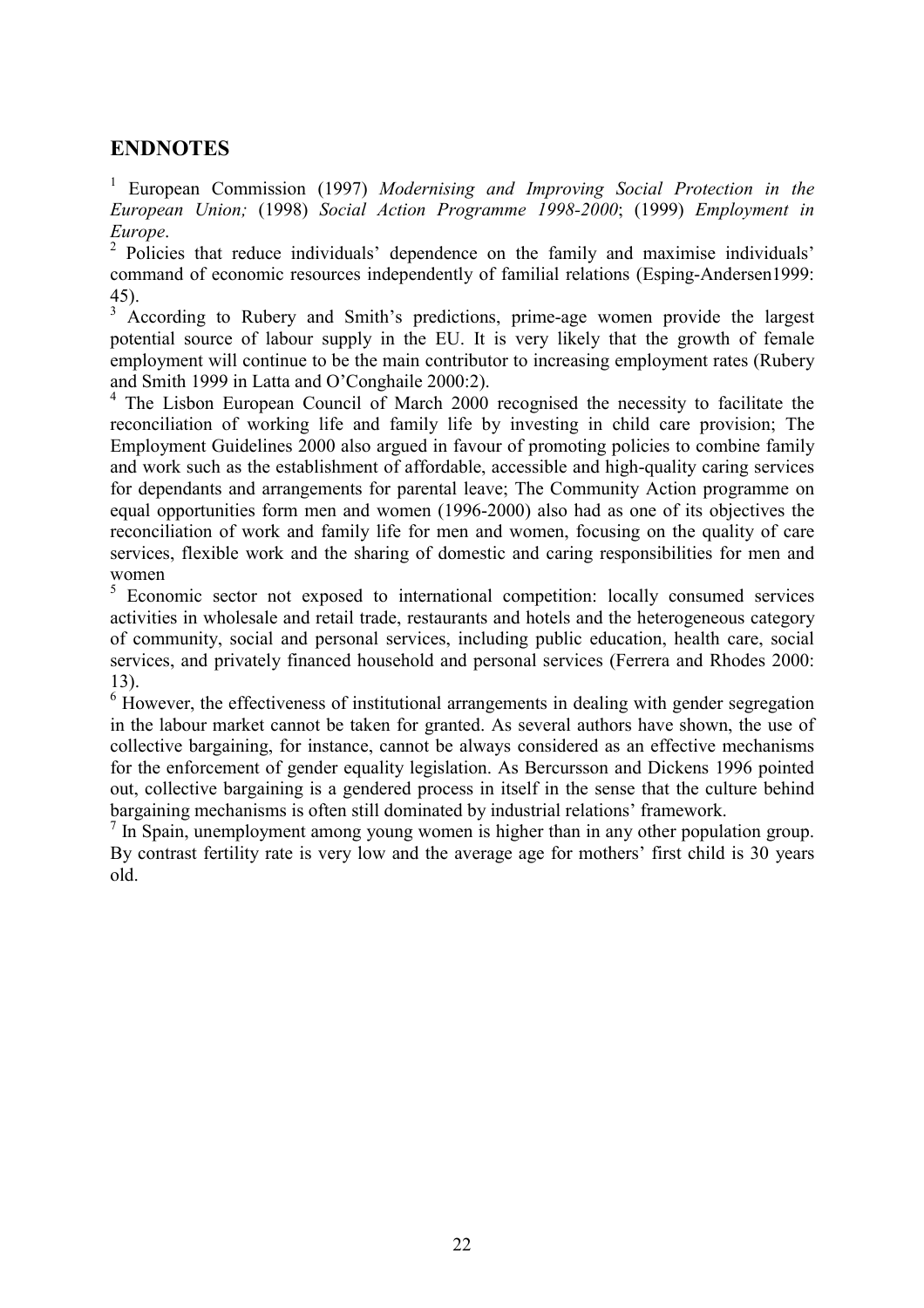#### **REFERENCES:**

Asplund, R. and Persson, I. (2000) "Low Pay –A Special Affliction of Women" in Gregory, M.; Salverda, W. and Bazen, S. (eds.) *Op. Cit.*

Bercursson, B. and Dickens, L (1996) *Equal Opportunities and Collective Bargaining in Europe: Defining the Issues*, Luxembourg, Office for Official Publications of the European Communities.

Blossfeld, H. and Hakim, C. (1997) *Between Equalization and Marginalization: Women Working Part-time in Europe and the United States of America*, Oxford, Oxford University Press.

Bussemaker, J. and Van Kersbergen, K. (1994) "Gender and Welfare States: Some Theoretical Reflections" in Sainsbury, D. *Op. Cit.*

Castells, M. (1996) *The Rise of the Network Society* Massachusetts, Oxford, Blackwell.

Clarke, J. and Cochrane, A. (1993) (eds.) *Comparing Welfare States. Britain in International Context*, London, Sage Publications.

Cousins, C. (2000) "Women and Employment in Southern Europe: The Implications of Recent Policy and Labour Market Directions" *South European Society and Politics*, 5, 1, 97-122.

Crouch, C. (1999) *Social Change in Western Europe,* Oxford, NY, Oxford University Press.

Daly, M. (2000) "A Fine Balance. Women's Labour market Participation in Interantional Comparison" in Scharpf, F. and Schmidt, V. (2000) *Welfare and Work in the Open Economy. Diverse Responses to Common Challenges* Vol.II Oxford, New York, Oxford University Press.

European Commission (1999) " Interim report of the Commission to the European Parliament, the Council, the Economic and Social Committee and the Committee of the Regions on the implementation of the medium-term Community action Programme on Equal Opportunities for men and women (1996-2000)". European Commission, Employment and Social Affairs.

\_\_\_\_\_\_\_\_\_\_\_. (2000) "Employment in Europe 2000. Recent Trends and Prospects" *Employment and Social Affairs*.

\_\_\_\_\_\_\_\_\_\_\_. (2001) "Employment in Europe 2001. Recent Trends and Prospects" *Employment and Social Affairs*.

Esping-Andersen, G. (1999) *Social Foundations of Postindustrial Economies,* Oxford, Oxford University Press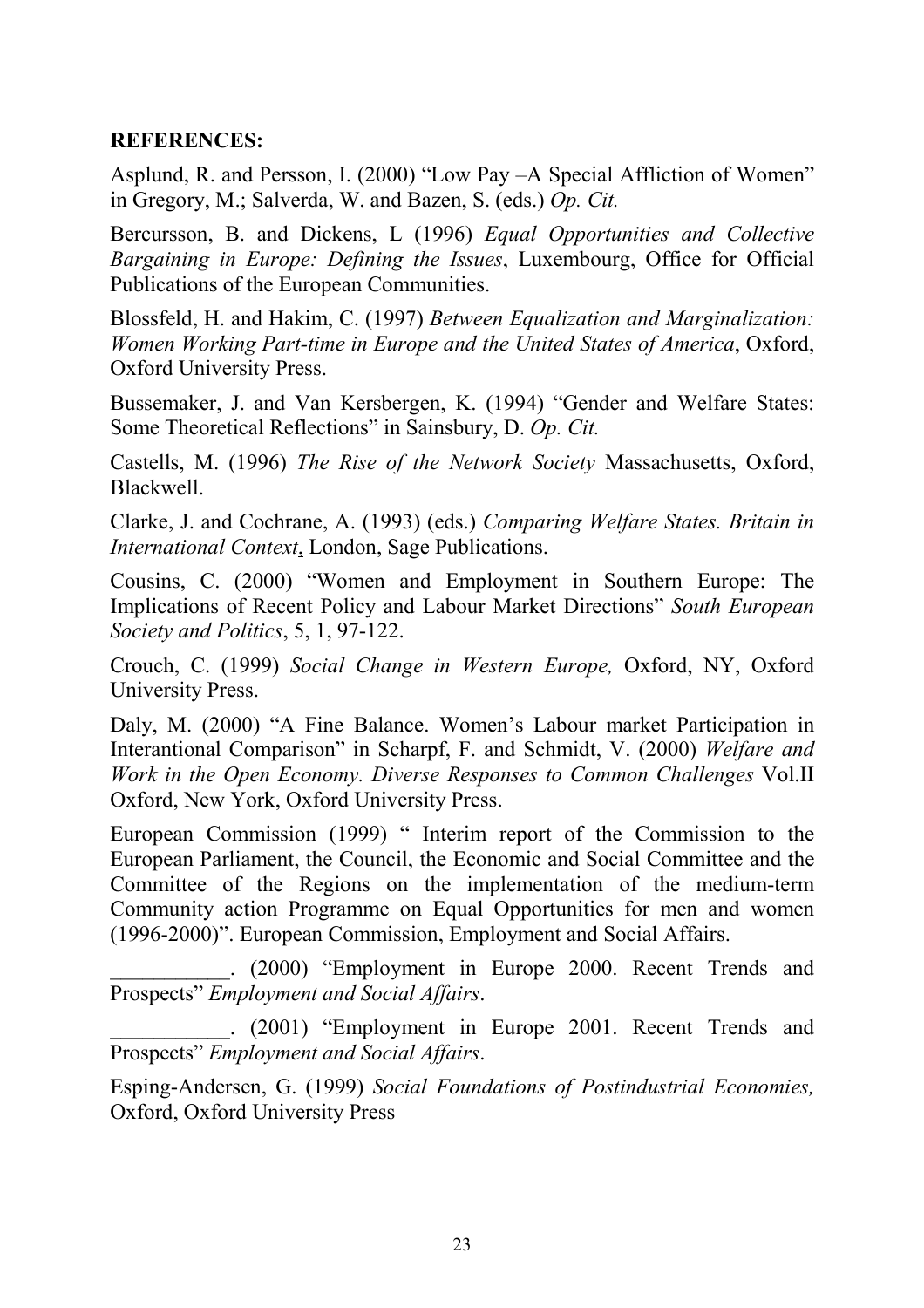Fraser, N. (1997) *Justice Interruptus. Critical Reflections on the "Postsocialist" Condition*, London and New York, Routledge.

Ferrera, M.; Hemerijck, A. and Rhodes, M. (2000*) The Future of Social Europe. Recasting Work and Welfare in the New Economy* Oeiras, Celta Editora.

Ferrera, M.and Rhodes, M. (2000) (eds.) *Recasting European Welfare States* London, Frank Cass.

Giddens, A. (1997) *Social Theory and Modern Sociology*, Cambridge, Polity Press.

Goldthorpe, J.H. (2001) "Globalisation and Social Class" Working Paper Mannheimer Vortrage, Mannheimer Zentrum fur Europaische Sozialforschung.

Gregory, M.; Salverda, W. and Bazen, S. (2000) *Labour Market Inequalities. Problems and Policies of Low-Wage Employment in International Perspective* Oxford, New York, Oxford University Press.

Hakim, C. (2000) *Work-Lifestyle Choices in the 21st Century*, Oxford, New York, Oxford University Press.

Hantrais, L. and Letablier, M.T. (1995) *La Relation Famille-emploi. Une comparaison des modes d' ajustement en Europe,* Paris, CEE dossier 6.

Hernes, H. (1987) *Welfare State and Woman Power,* Olso: Norweigan University Press.

Jenson, J. and Sineau, M. (1998) *Qui doit garder les jeune enfant? Modes d'accueil et travail des mères dans l' Europe en crise,* Paris, LGDJ.

Korpi, W. (2000) "Faces of Inequality: Gender, Class, and Patterns of Inequalities in Different Types of Welfare States" *Social Politics,* 7,1, 126-189.

Huber, E. and Stephens, J. (2001) "Partisan Governance, Women's Employment and the Social Democratic Service State" *American Sociological Review* (fothcoming).

Latta, M. and O'Conghaile, W. (2000) "Aspirations, Restrictions and Choices – Combining Life and Work in the EU".

Lewis, J. (2001) " The Decline of the Male Breadwinner Model: Implications for Work and Care" *Social Politics,* 8, 2, 152-169.

León, M. (2000) *The Gender Dimension of the Spanish Social Protection System*. PhD thesis, London: LSE.

Maruani, M. (1998) (ed.) *Les Nouvelles Frontieres de L' Inegalité*, Paris, La Découverte.

\_\_\_\_\_\_\_\_\_\_\_. (2000) *Travail et Emploi des Femmes*, Paris, La Decouverte